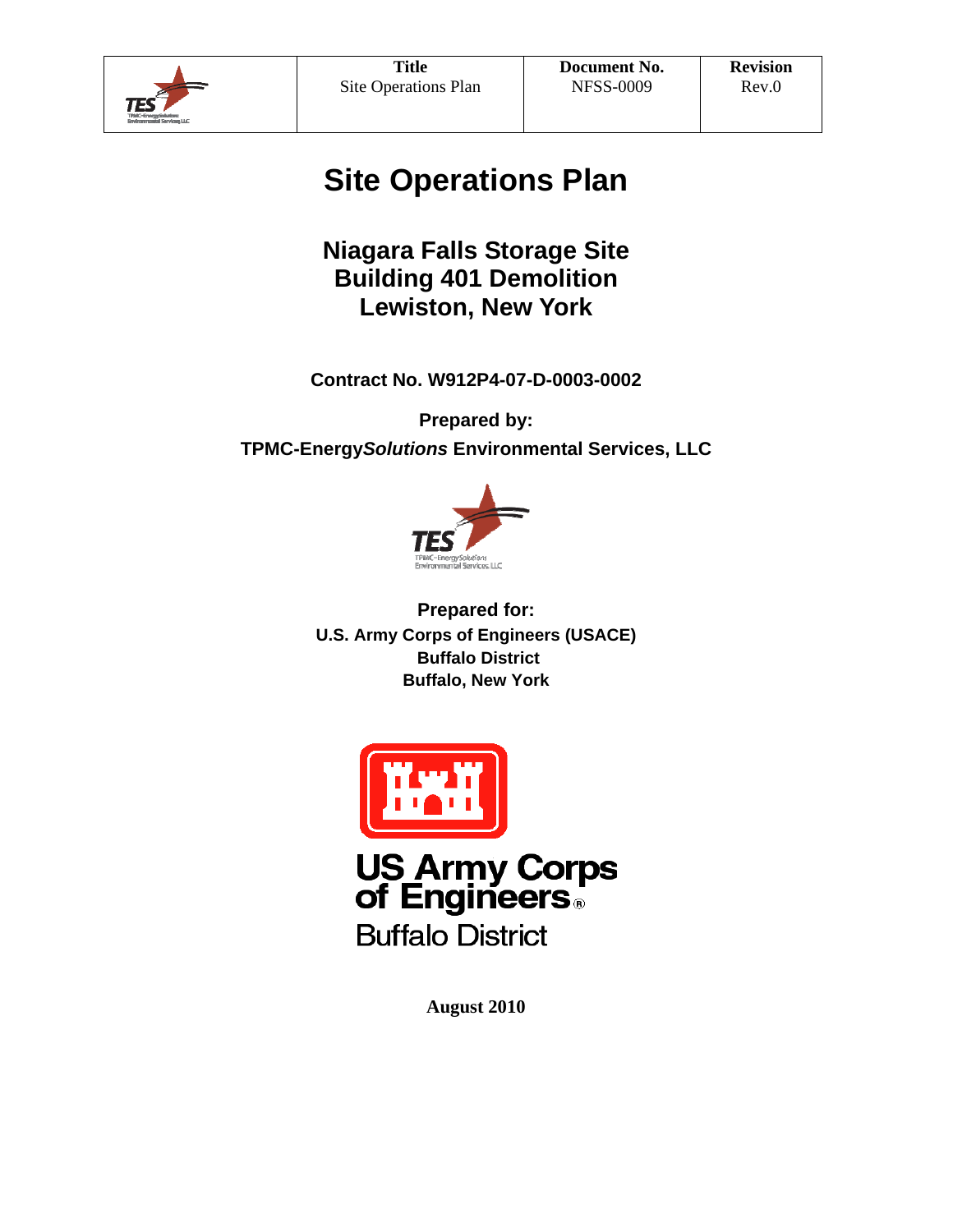

# **Site Operations Plan**

## **Niagara Falls Storage Site Building 401 Demolition Lewiston, New York**

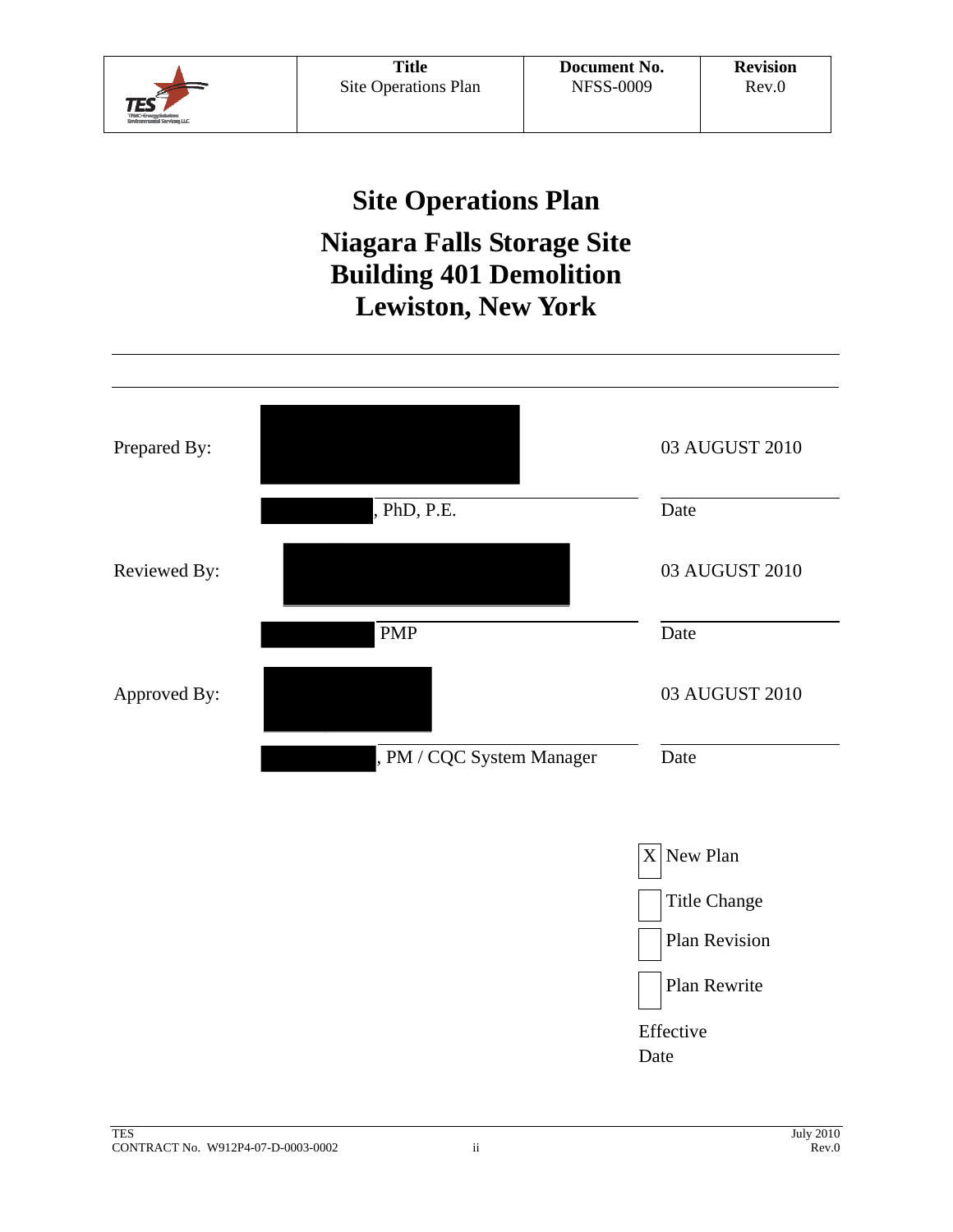

#### **CERTIFICATION OF INDEPENDENT TECHNICAL REVIEW**

#### **COMPLETION OF INDEPENDENT TECHNICAL REVIEW**

TES, LLC (TES) has completed the *Niagara Falls Storage Site Operations Plan* for the Niagara Falls Storage Site Building 401 Demolition Project, Lewiston, New York. Notice is hereby given that an independent technical review has been conducted that is appropriate to the level of risk and complexity inherent in the project, as defined in the Quality Control Plan. During the independent technical review, compliance with established policy principles and procedures, utilizing justified and valid assumptions, was verified. This included review of assumptions; methods, procedures, and material used in analyses; alternatives evaluated; the appropriateness of data used and level of data obtained; and reasonableness of the results, including whether the product meets the customer's needs consistent with existing USACE policy.

|                              | 7 July 2010         |
|------------------------------|---------------------|
| Preparer                     | Date                |
| <b>ITR Reviewer Preparer</b> | 28 May 2010<br>Date |
|                              | 28 May 2010         |
| <b>ITR Reviewer Preparer</b> | Date                |

# **CERTIFICATION OF INDEPENDENT TECHNICAL REVIEW** Significant concerns and the explanation of the resolution are as follows: **Item Technical Concerns Possible Impact Resolutions**  1 See Attached As noted above, all concerns resulting from independent technical review of the plan have been resolved. Signature/TES Program Manager – Ph.D., CHP Date

### **TABLE OF CONTENTS**

**1.0 INTRODUCTION............................................................................................................. 1**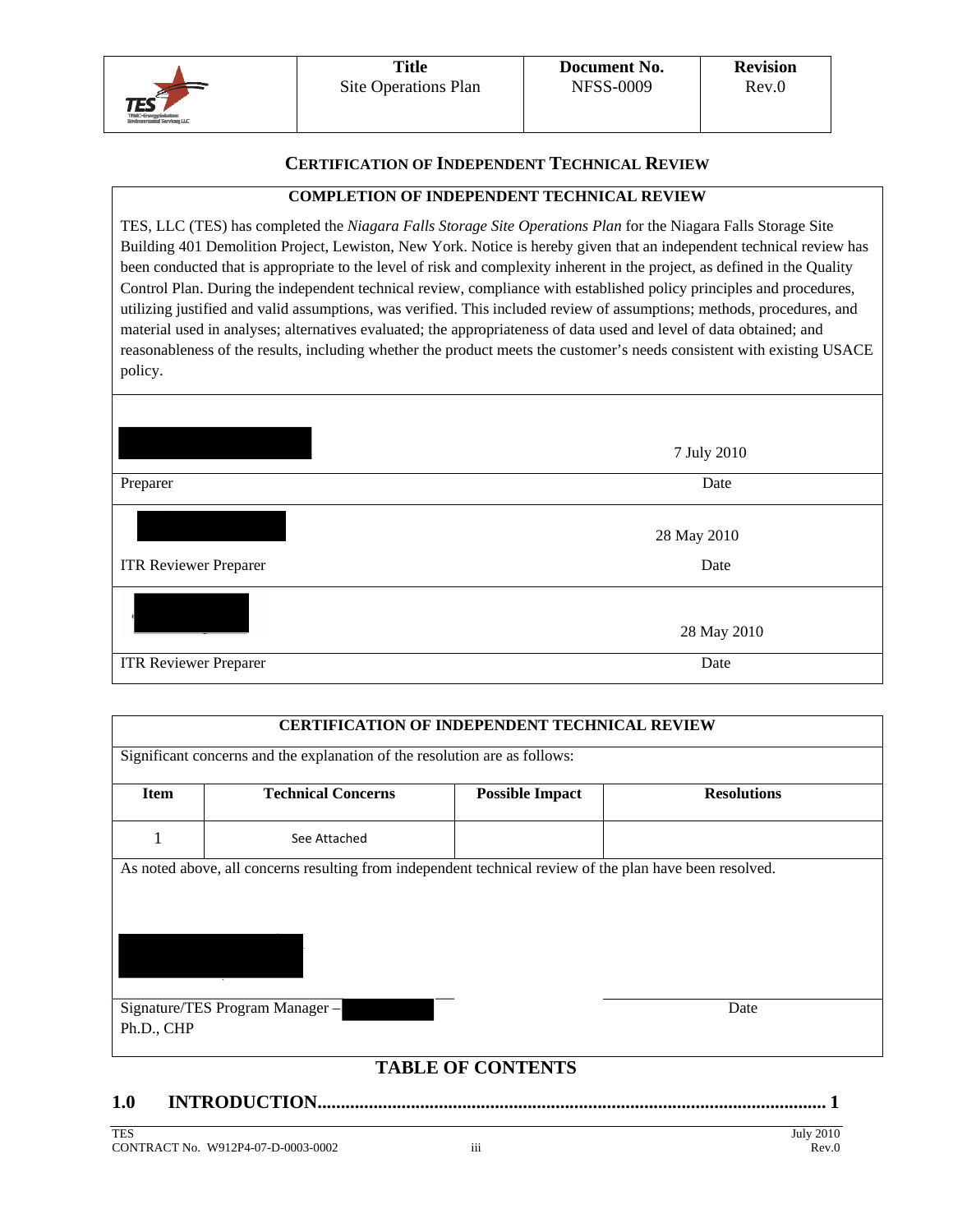

| 1.1 |       |  |
|-----|-------|--|
| 1.2 |       |  |
| 1.3 |       |  |
| 2.0 |       |  |
| 2.1 |       |  |
| 2.2 |       |  |
| 2.3 |       |  |
| 2.4 |       |  |
| 2.5 |       |  |
| 2.6 |       |  |
|     | 2.6.1 |  |
|     | 2.6.2 |  |
|     | 2.6.3 |  |
|     | 2.6.4 |  |
|     | 2.6.5 |  |
| 3.0 |       |  |
| 3.1 |       |  |
| 3.2 |       |  |
| 3.3 |       |  |
| 3.4 |       |  |
| 3.5 |       |  |
|     | 3.5.1 |  |
|     | 3.5.2 |  |
|     | 3.5.3 |  |
|     | 3.5.4 |  |
|     | 3.5.5 |  |
| 4.0 |       |  |
| 4.1 |       |  |
| 4.2 |       |  |
| 4.3 |       |  |
| 4.4 |       |  |
| 4.5 |       |  |
| 5.0 |       |  |
| 5.1 |       |  |
| 5.2 |       |  |
| 5.3 |       |  |
| 5.4 |       |  |
| 6.0 |       |  |
|     |       |  |
| 7.0 |       |  |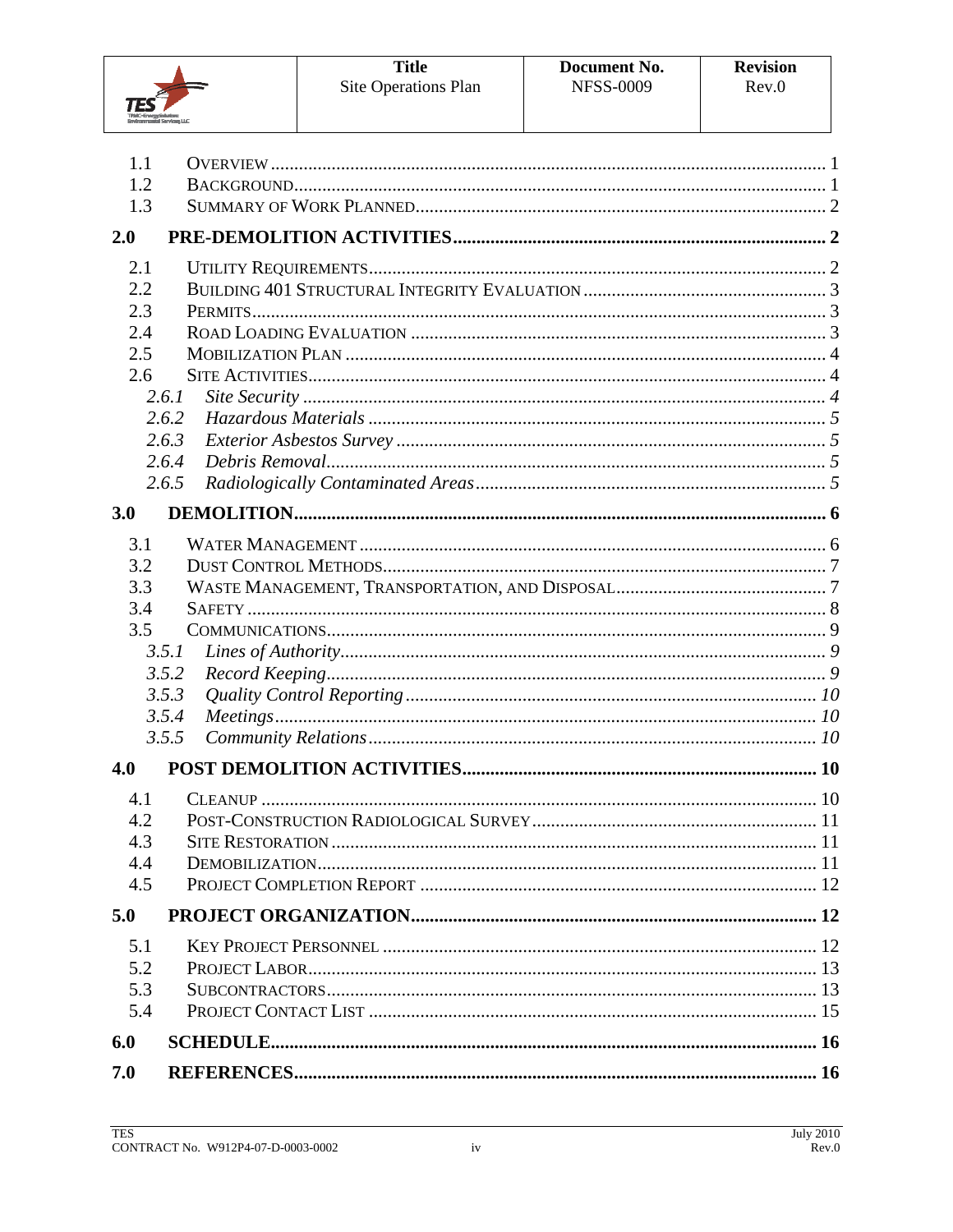

### **LIST OF ATTACHMENTS**

### **LIST OF TABLES**

*Table 1 Contact Information for Key Project Personnel*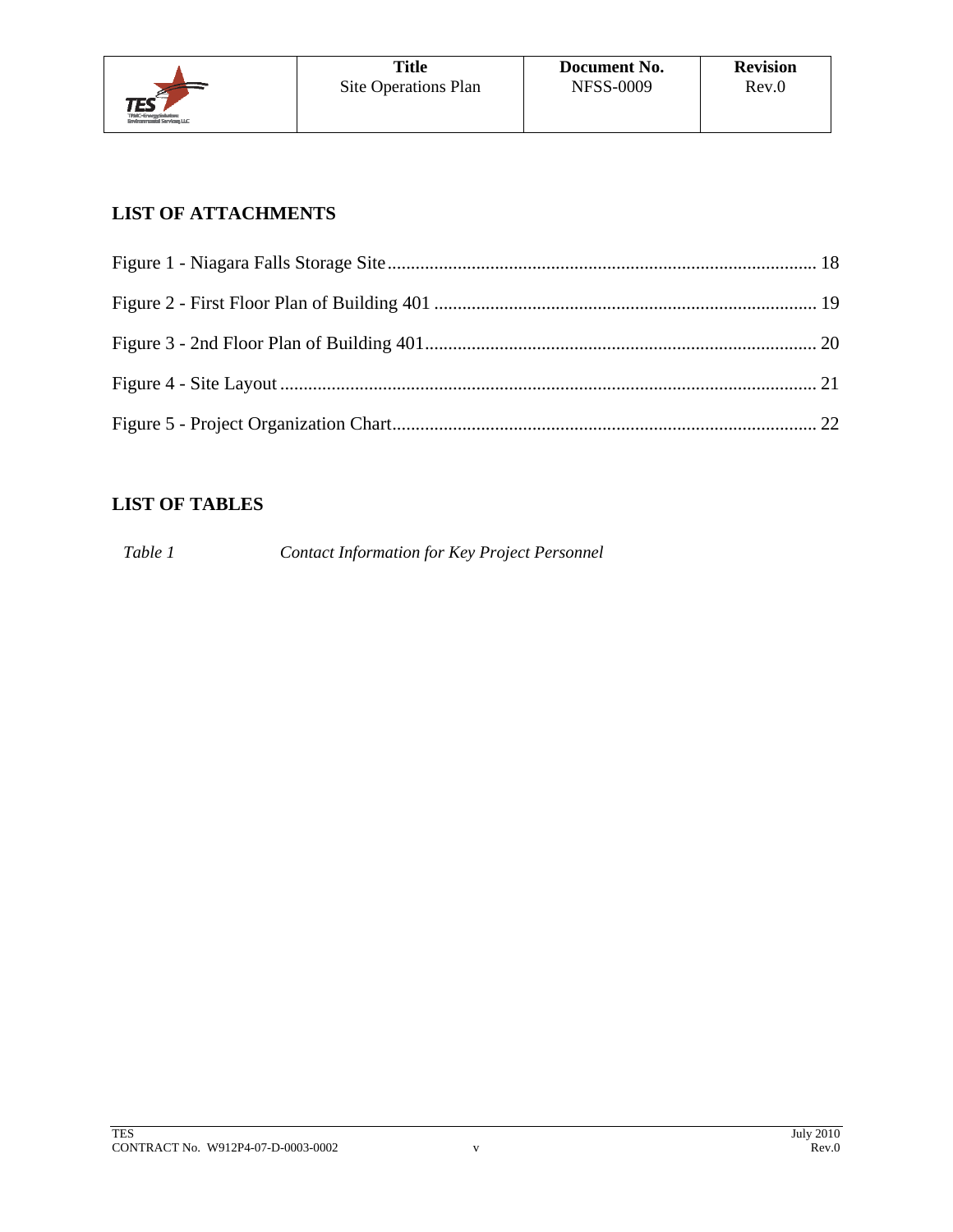

### **LIST OF ACRONYMS**

| ACM             | <b>Asbestos Containing Material</b>                         |
|-----------------|-------------------------------------------------------------|
| <b>AEC</b>      | <b>Atomic Energy Commission</b>                             |
| <b>APP/SSHP</b> | Accident Prevention Plan/Site Safety and Health Plan        |
| C&D             | <b>Construction and Demolition</b>                          |
| <b>CESHP</b>    | Corporate Environmental, Safety, and Health Program         |
| <b>CFR</b>      | Code of Federal Regulations                                 |
| <b>COR</b>      | Contracting Officer's Representative                        |
| <b>CWM</b>      | Chemical Waste Management, Inc.                             |
| <b>DEMCO</b>    | DEMCO, Inc.                                                 |
| <b>DOE</b>      | Department of Energy                                        |
| ES              | <b>EnergySolutions</b>                                      |
| <b>FUSRAP</b>   | Formerly Utilized Sites Remedial Action Program             |
| HP              | Health physics                                              |
| <b>HTRW</b>     | Hazardous, Toxic, and Radioactive Waste                     |
| <b>LOOW</b>     | Lake Ontario Ordnance Works                                 |
| <b>MARC</b>     | <b>Multiple Award Remediation Contract</b>                  |
| <b>NFSS</b>     | Niagara Falls Storage Site                                  |
| <b>NRC</b>      | <b>Nuclear Regulatory Commission</b>                        |
| <b>NYS</b>      | <b>New York State</b>                                       |
| <b>OSHA</b>     | Occupational Safety and Health Administration               |
| <b>PCB</b>      | Polychlorinated Biphenyl                                    |
| PEL             | Permissible Exposure Level                                  |
| PM              | Project Manager                                             |
| <b>POTW</b>     | <b>Publicly Owned Treatment Works</b>                       |
| <b>PPE</b>      | Personal Protective Equipment                               |
| QA              | <b>Quality Assurance</b>                                    |
| <b>QCP</b>      | <b>Quality Control Plan</b>                                 |
| <b>QCS</b>      | <b>Quality Control System</b>                               |
| <b>RCM</b>      | <b>Radiation Control Manager</b>                            |
| <b>RCRA</b>     | <b>Resource Conservation and Recovery Act</b>               |
| <b>RMS</b>      | <b>Resident Management System</b>                           |
| SAP             | Sampling and Analysis Plan                                  |
| <b>SOW</b>      | <b>Statement of Work</b>                                    |
| TES             | TerranearPMC - Energy Solutions Environmental Services, LLC |
| <b>TPMC</b>     | TerranearPMC, LLC                                           |
| <b>TSCA</b>     | <b>Toxic Substances Control Act</b>                         |
| <b>USACE</b>    | United States Army Corps of Engineers                       |
| <b>WMP</b>      | Water Management Plan                                       |
| <b>WWTP</b>     | <b>Wastewater Treatment Plant</b>                           |
|                 |                                                             |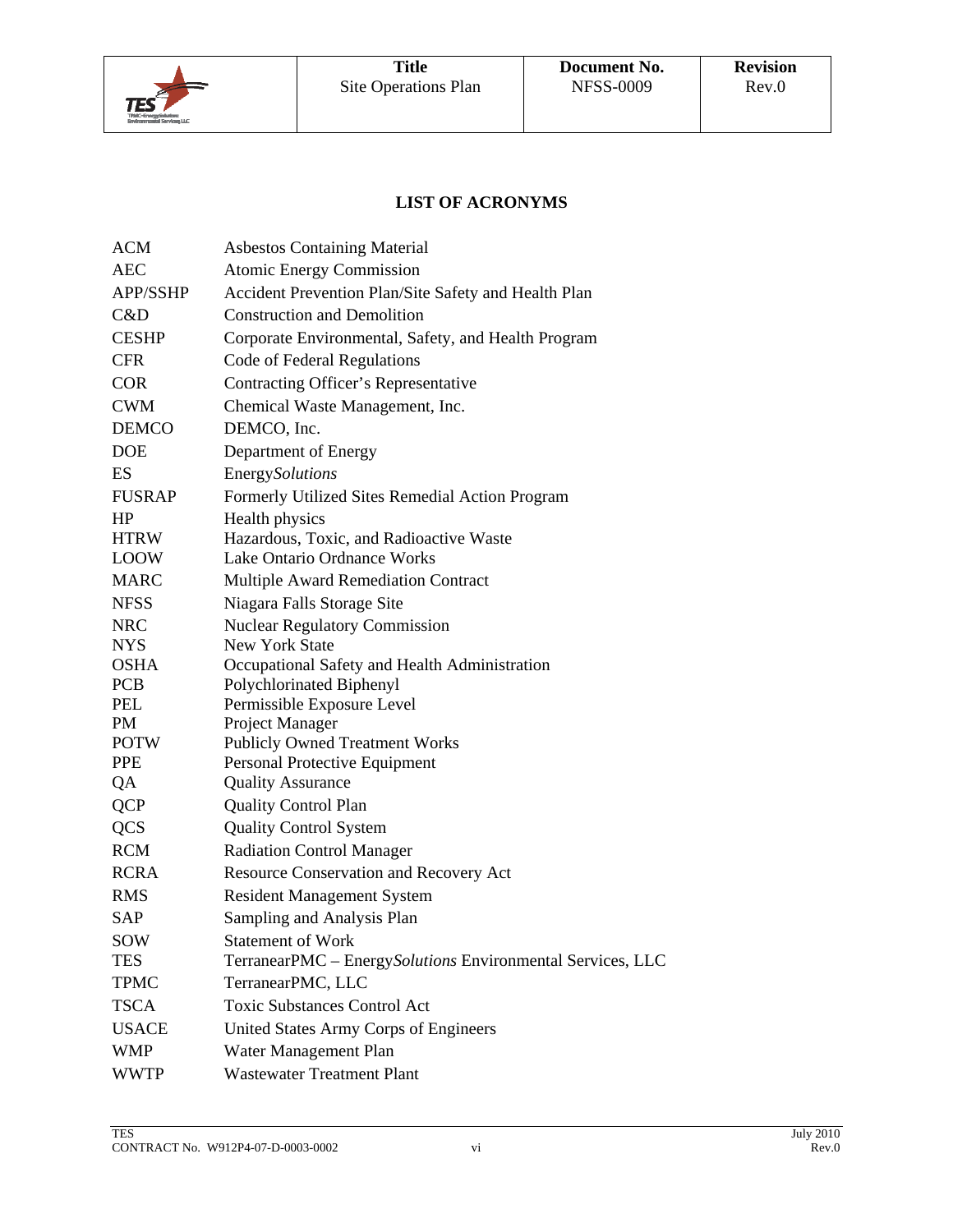

### 1.0 **INTRODUCTION**

### 1.1 OVERVIEW

This document outlines the intended procedures to be used for the characterization and packaging of miscellaneous debris in Building 401 at the Niagara Falls Storage site (NFSS), demolition of Building 401 and the adjacent silos, and disposing of the demolition debris and other packaged wastes. Detailed procedures are presented in the Demolition Plan (TES, 2010c); Sampling and Analysis Plan (SAP) (TES, 2010d); and Waste Management, Transportation, and Disposal Plan (TES, 2010e). This Site Operations Plan may be altered during operations with permissions from TPMC-Energy*Solutions* Environmental Services, LLC (TES), the U.S. Army Corps of Engineers, Buffalo District (USACE), and other participants that may collectively benefit the project as a whole.

This work is being performed by TES under contract W912P4-07-D-0003-0002. TES has teamed with DEMCO, Inc. (DEMCO) for the structural demolition, including asbestos containing materials (ACM) abatement of Building 401. Contracting Officer's Representative (COR) and technical oversight responsibilities for the tasks described in this document will be provided by the USACE, Buffalo District.

In order to streamline information and provide a useful field document, this Site Operations Plan describes the mobilization and demobilization activities for the project, the resource-loaded schedule, and site set-up/layout plan. The Spill Contingency Plan is included in the Waste Minimization Plan. The Emergency Management Plan is included with the Accident Prevention Plan/Site Safety and Health Plan (APP/SSHP) for the project (TES, 2010a).

This Site Operations Plan has been developed in accordance with the requirements of Part 1, Section 11.6, Site Operations Plan, of the MARC Descriptions and Specifications and the Statement of Work (SOW) included in the USACE Solicitation No. W912P4-10-R-0000, Niagara Falls Storage Site Building 401 Demolition (USACE, 2009a).

### 1.2 BACKGROUND

NFSS is part of the USACE Formerly Utilized Sites Remedial Action Program (FUSRAP). It is located at 1397 Pletcher Road, Lewiston, New York, and the Federal Government owns the site. The site was originally a part of the Lake Ontario Ordnance Works (LOOW). The primary use of the site from early 1940s through mid 1950s was for storage, trans-shipment, and disposal of radioactive materials from various sources.

Building 401 was initially the powerhouse for the production of TNT at LOOW, and certain sections of the building were also used to store radioactive materials. It was used for the production of Boron-10 from 1953 to 1959 and from 1965 to 1971 and a portion of the building was used as a waste storage facility used by the Atomic Energy Commission/Department of Energy (AEC/DOE). In 1971, all major systems and components of Building 401 were removed and the instrumentation and hardware disposed of as surplus material. This building has been largely inactive since, and evidence of bird and animal occupation has been observed. An interior asbestos abatement was performed on Building 401 during spring/summer 2002. Figure 1-1 shows the location of Building 401 at the NFSS.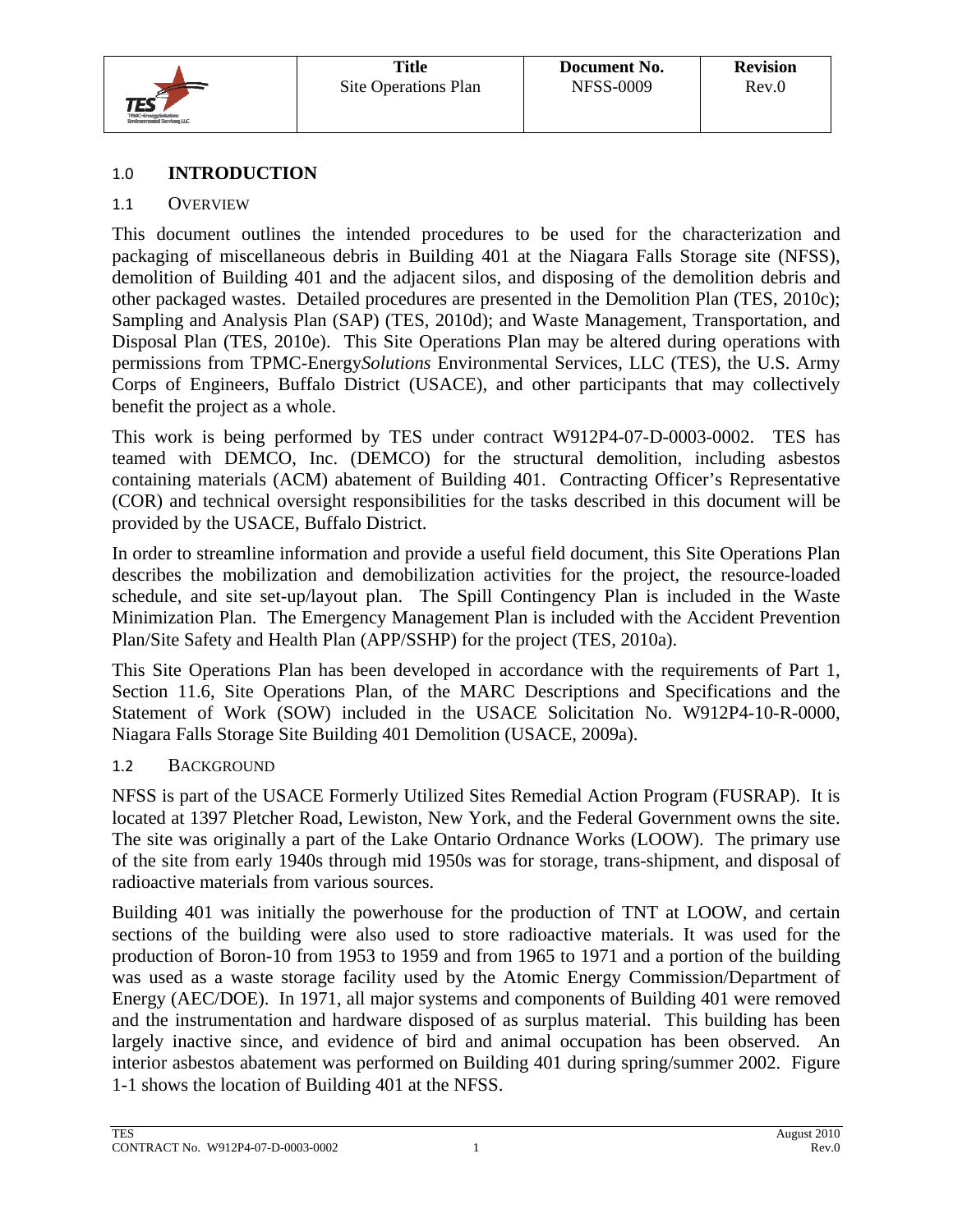

Building 401 is a steel framed multi-story structure with a ridge height of approximately 76 feet encompassing 100,000 square feet. The main structural system of the building consists of steel and concrete load-bearing walls supporting what may be a transite roof. The interior walls are poured concrete, concrete block, and other construction materials. The exterior is comprised of sections of corrugated steel, and transite siding and roofing. Inside the building, there are multiple floors, which contain rooms and offices and building service areas (boiler rooms and tower areas). Additionally, Building 401 has three large concrete silos and the building floor is a concrete slab. Figures 1-2 and 1-3 are Building 401 floor plans

USACE Solicitation No. W912P4-10-R-0000, Niagara Falls Storage Site Building 401 Demolition, and Scoping Information, dated September 2009, provides additional background information on the NFSS site and Building 401 (USACE, 2009a and 2009b).

### 1.3 SUMMARY OF WORK PLANNED

The work to be performed at the NFSS Building 401 site includes the following activities:

- Development of required plans
- Building 401 Engineering Survey, Asbestos Survey, and Structural Integrity Evaluation
- Mobilization activities (including road loading evaluation, utilities requirements, and preconstruction radiological survey)
- Removal/abatement of miscellaneous hazardous/radioactive waste and debris from Building 401
- Demolition of Building 401 and adjacent silos
- Characterization, segregation, volume reduction, and appropriate packaging of the wastes generated
- Loading, transportation, and disposal of packaged wastes at licensed/permitted disposal facilities
- Demobilization activities (including cleanup, post-construction radiological survey, and restoration of the Building 401 site)
- Project Closeout including preparation of a comprehensive Project Completion Report

### 2.0 **PRE-DEMOLITION ACTIVITIES**

### 2.1 UTILITY REQUIREMENTS

TES will perform a geophysical survey to locate all underground utility lines within the work perimeter prior to the start of demolition. The located underground utility lines (gas, electric, water, sewer, telephone, etc.) will be shown on a drawing that will be presented to the USACE. After USACE acceptance, TES will disconnect and properly terminate all existing utility lines as required for building demolition. Basic utilities including water will be provided to TES by USACE at existing sources as available. TES will coordinate and be responsible for all hookup and drop services associated with provided utilities. TES will prepare a description of its utility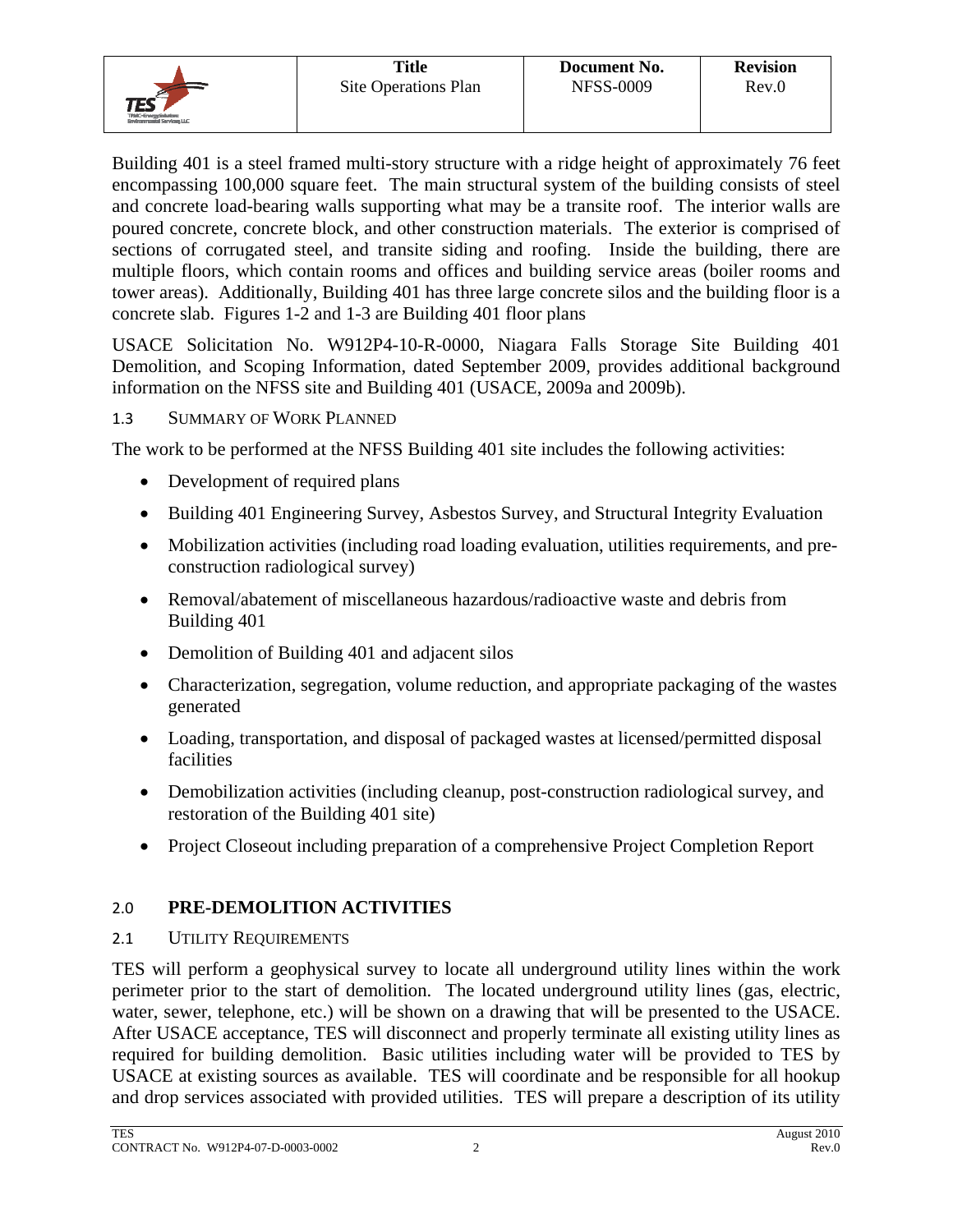

requirements and submit them to the USACE for acceptance. After receiving USACE's written acceptance, TES will coordinate with the USACE COR for utility hookups and request an USACE person onsite as warrants/applies. TES will use generators to provide electrical service.

Currently, there are no sewer (sanitary or storm) connections at the site; they have been disconnected. TES will remove liquids and solids from site drains and sumps as needed to prevent overflow prior and during grouting. Any material removed from drains and sumps shall be segregated and sampled. This material should not be mixed with other waste streams until its contaminants have been determined. TES will then plug all drains and sumps and fill to grade to prevent any liquid from migrating off-site. TES will grout any foundation depressions greater than 6-inches deep. TES will collect all water from demolition activities, test for compliance with discharge requirements, and either transport the wastewater to an off-site treatment facility or reuse it for dust suppression as the data dictates. Sanitary wastewaters will be managed similarly. Additional details are provided in Section 3.1.

### 2.2 BUILDING 401 STRUCTURAL INTEGRITY EVALUATION

DEMCO will subcontract a professional structural engineer, licensed in New York State (NYS), to evaluate the structural integrity of Building 401. The engineering assessment will be performed in accordance with SEI/ASCE 11-99 *Guideline for Structural Assessment of Existing Buildings*. The structural integrity evaluation will include the current condition of the building and the recommended approach/sequencing for building/silo demolition. The evaluation will include the building and the three adjacent concrete silos.

TES will prepare a report that will detail the results of the structural integrity evaluation and submit it to the USACE. The report will be stamped and signed by the Licensed New York State Professional Engineer.

### 2.3 PERMITS

TES will obtain/provide the required permits/licenses to perform the Building 401 demolition. These permits include:

- Construction permits (additional details provided in the Demolition Plan; TES, 2010c)
- Crane operator's certificate of competence (included in the Demolition Plan; TES, 2010c)
- Wastewater pretreatment permit (additional details in section 3.1)

The permits will be obtained prior to the start of the field effort. A stormwater permit will not be necessary as less than one acre of soil will be disturbed during the project.

### 2.4 ROAD LOADING EVALUATION

TES will evaluate the condition of NFSS roads that will be used to both access the Building 401 site and remove the packaged waste. TES will evaluate the routes trucks will follow to transport the wastes for maneuverability. The NYS licensed structural engineer will evaluate the load rating of the roads and their capability to support the projected waste/debris loads. The road loading evaluation will consider routine landfill truck traffic. The structural engineer will also recommend any required improvements/repairs (if any). Based on the results of the evaluation, TES will delineate the truck route(s) for the project. The waste transport truck route will avoid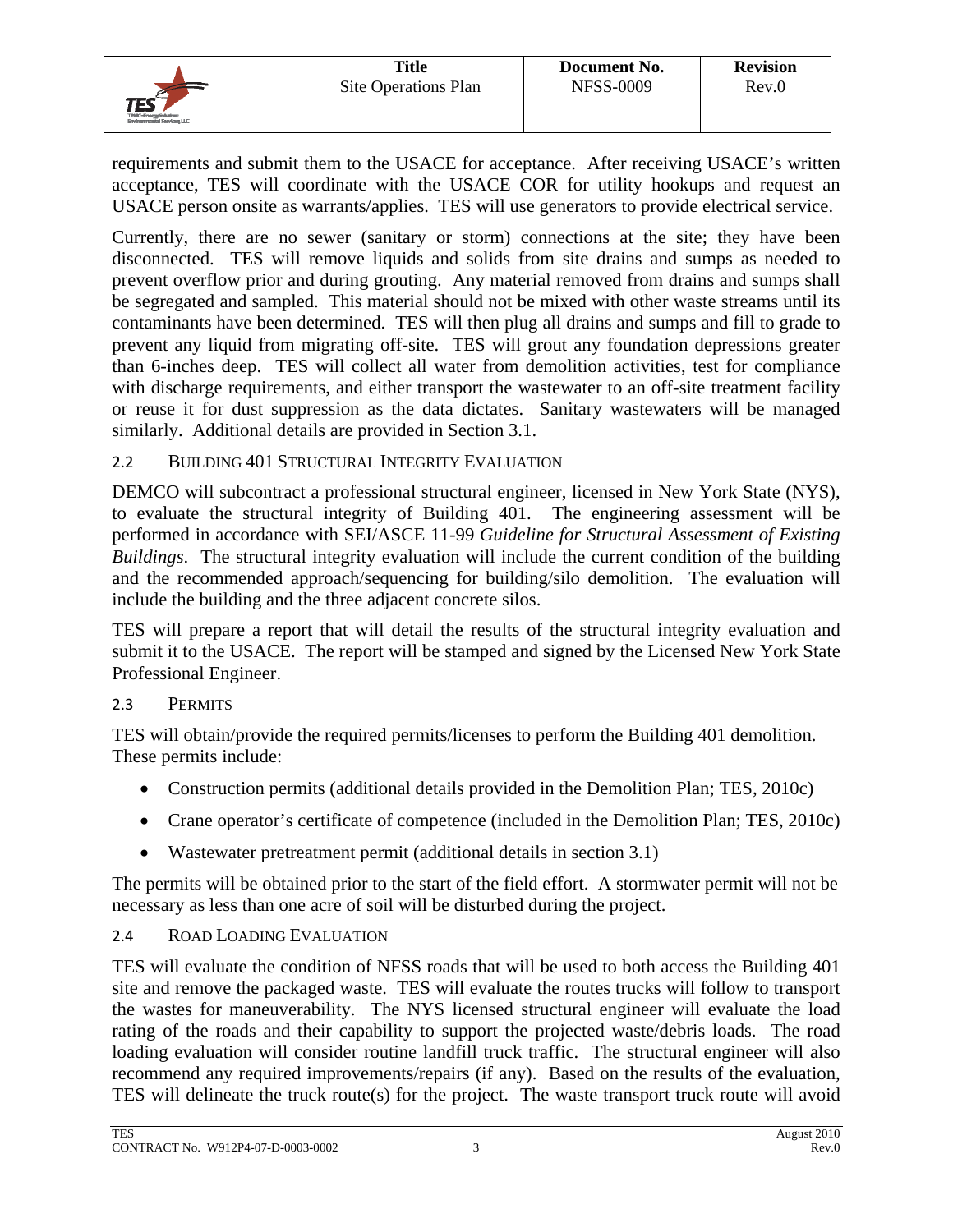

the portions of Creek Road that pass alongside the Lewiston-Porter Elementary, Middle, and High Schools. The evaluation will be included as an Attachment to the Daily Construction Quality Control Report following its performance.

### 2.5 MOBILIZATION PLAN

TES will mobilize two office/lunch/meeting trailers to the site. Temporary hygiene facilities (e.g. "port-a-let" or equivalent), wash water, and drinking water will be provided and located throughout the site, as needed. At a minimum, these facilities will be established within close proximity to the decontamination station.

TES is required to provide security for the demolition work area and waste storage areas. Security will be maintained at the site during demolition/remedial activities. The existing site fence will continue to be used to restrict access to the site. A movable Jersey barrier gate that will be opened to allow ingress and egress from the site will replace the existing boulder entrance barrier. A similar gate will also be created into the adjacent Modern Landfill.

TES will conduct a pre-demolition inspection and retain video/photographic documentation of the existing site conditions prior to commencement of on-site work. Work zones will be delineated and posted to minimize the potential for "cross contamination", and to establish boundaries for work areas. Figure 4 shows the proposed site layout for the demolition project.

TES will establish a buffer area of approximately 15 meters around the Building 401 work zone. This footprint will be covered with water permeable geotex fabric and covered with crushed stone to minimize any intrusion into native soils. The buffer zone will be radiologically surveyed prior to and after installation of the geotextile fabric and crushed stone.

Information on specific equipment to be used during the project is found in the Demolition Plan (TES, 2010c). Equipment brought onto the site will be operationally tested prior to project use. All equipment will be inspected on a daily basis and at frequencies identified per the manufacturer specifications, and maintained in a safe operating condition. In addition, all equipment mobilizing to the site will be radiologically surveyed or have a current survey provided prior to arriving on site. Only approved employees or designated sub-tier contractors (who have been trained and are qualified by their employer) will operate heavy equipment or trucks.

### 2.6 SITE ACTIVITIES

### *2.6.1 Site Security*

TES will provide security for the Building 401 site, including access control in and out of the site during the project. Security will be provided from the initiation of mobilization activities to the completion of all demobilization activities. TES will replace the existing boulder road barrier with movable "jersey" barriers and will control the configuration to optimize site security. An entrance will also be created to the adjacent Modern Landfill using movable "jersey" barriers. TES anticipates using the existing chain link fence that surrounds the building perimeter for project security. TES will maintain the fence and restore it to pre-project condition at the conclusion of the field work. TES will also install additional fencing in some areas (See Figure 4), and a sight barrier covering to the exterior fence to limit visibility.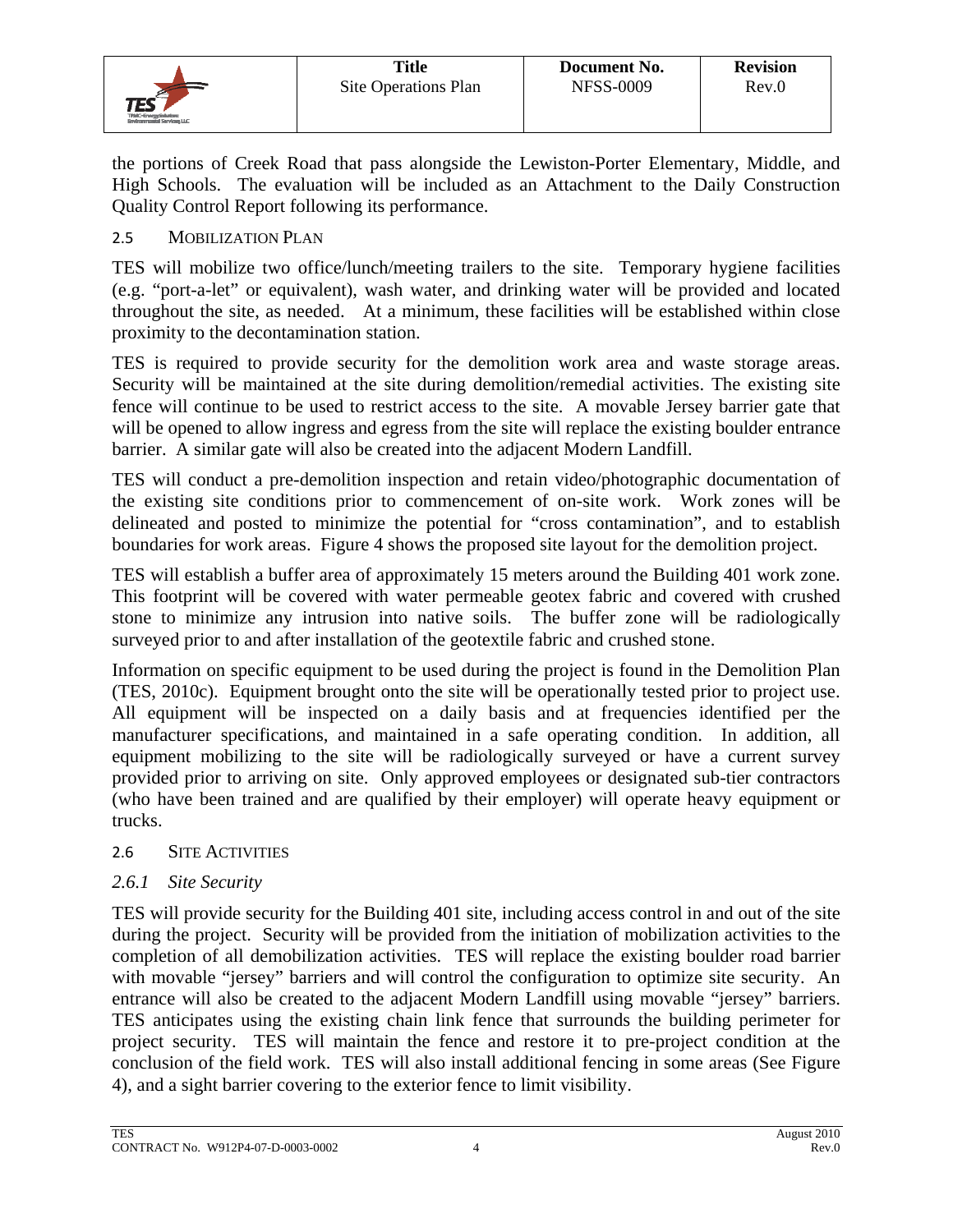

### *2.6.2 Hazardous Materials*

TES will identify and quantify hazardous materials including lead, light ballasts, fluorescent light fixtures, mercury/sodium vapor lights, capacitors, and thermostats. Removal of these hazardous materials will be completed in a safe and efficient manner. The removed hazardous materials will be segregated and packaged separately from other building debris. The removed materials will be characterized using process knowledge and/or sampling and analysis to determine proper disposal requirements. These materials will be removed from Building 401, staged, and transported for disposal to an appropriate and authorized licensed and approved disposal site. TES will comply with 6NYCRR Part 360 and Part 380 requirements.

TES will also treat bird and animal waste. The procedure for animal waste treatment is located in Section 6.1 of the site Demolition Plan (TES, 2010c). Once treated, these materials will be transported and disposed with building debris at Modern Landfill's C&D waste facility. TES understands that interior asbestos containing material (ACM) was removed from Building 401 in the spring and summer of 2002; however, this will be verified during the pre-demolition asbestos survey and if required any ACM remaining will be handled as required prior to demolition start. Our survey and removal will consider possible ACM.

Additional details are provided in the Demolition Plan, and SAP for the project (TES, 2010c and TES 2010d).

### *2.6.3 Asbestos Survey*

Fifty-Six, Inc. will survey the entire building for ACM using a NYS certified and licensed asbestos inspector. Confirmed ACM will be removed prior to building demolition by a NYS certified and licensed abatement contractor in accordance with NYS Code Rule 56. Team subcontractor DEMCO will provide the NYS licensed asbestos inspector and is a NYS licensed asbestos abatement contractor.

### *2.6.4 Debris Removal*

Removal of debris will be completed in a safe and efficient manner. The removed debris will be segregated and packaged separately from building debris. The removed debris will be sampled and analyzed to determine disposal requirements. Due to the nature of the project, debris will initially be considered contaminated, therefore, exposure to site workers will be limited and/or prevented.

Additional details are provided in the Demolition Plan, and SAP for the project (TES, 2010c and TES 2010d).

### *2.6.5 Radiologically Contaminated Areas*

Building 401 contain areas with radiological contamination. TES health physics personnel will survey the building for radioactive contamination and delineate areas in excess of action levels allowing for unrestricted release in accordance with the SAP. Contaminated building material will be identified, segregated and marked so that material can be controlled and removed at the earliest point that access can be obtained. Once removed, radiologically contaminated material will be segregated and sent to an appropriate disposal facility (Energy*Solutions'* Clive Landfill). Radioactively contaminated floor slab and footer sections will be marked for potential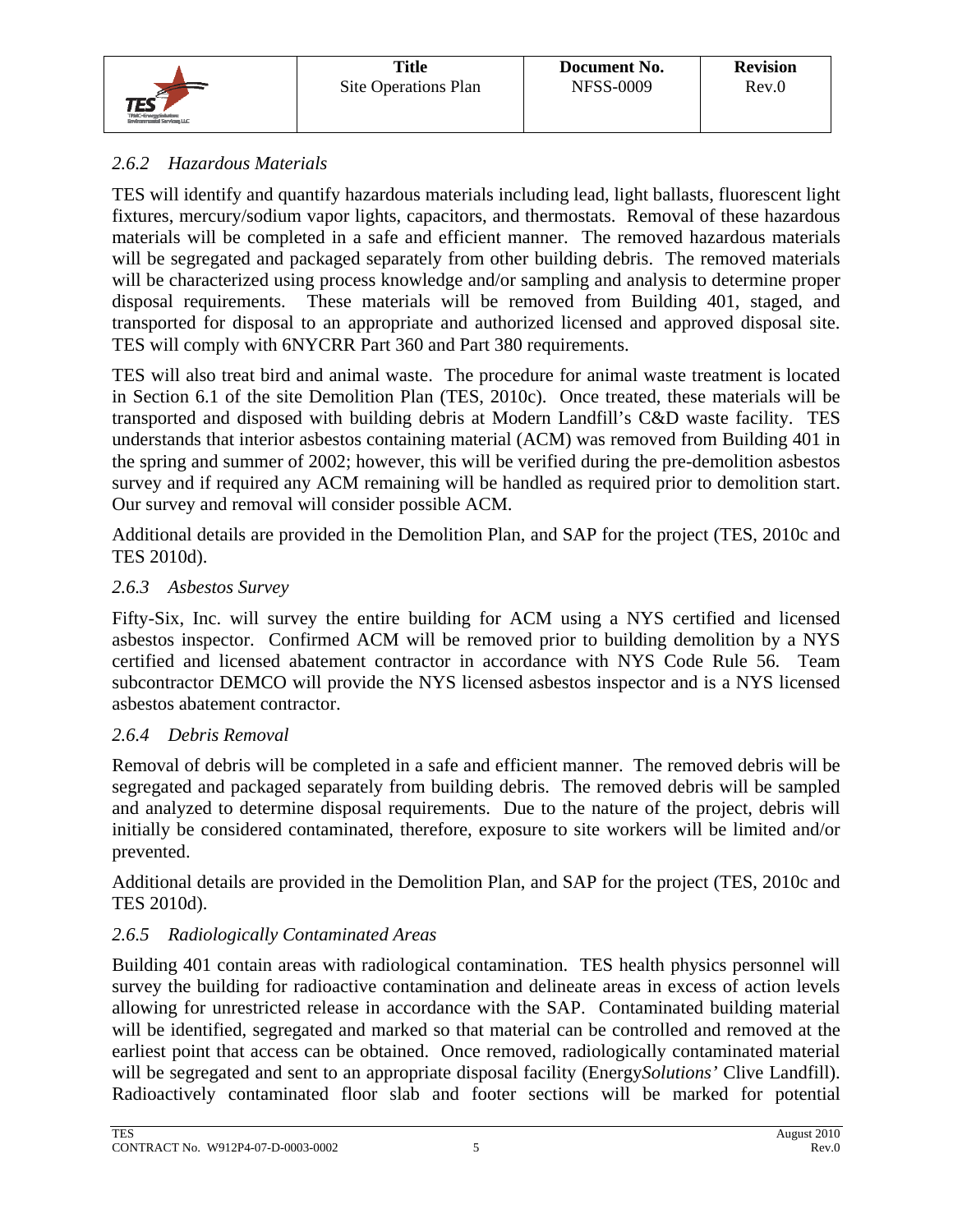remediation to meet unrestricted release for the removable radiological component (NRC Regulatory Guide 1.86 criteria; NRC, 1974).

Soil areas adjacent to Building 401 (within 15 meters) with elevated radiological levels will be covered with crushed stone and geotextile fabric in order to minimize disturbance during demolition activities. These areas will be delineated with snow fencing to keep personnel and equipment away.

Additional details on the management of radioactive contamination can be found in the APP/SSHP and Demolition Plan for the project (TES, 2010a and TES 2010c). Demolition activities

### 3.0 **DEMOLITION**

TES

TES will complete the demolition of Building 401 and attached silos at the NFSS. The concrete floor slab and footer will remain. TES will remediate by scrabbling concrete surfaces that are visibly stained or radioactively contaminated in excess of levels above unrestricted release criteria for removable contamination (NRC Regulatory Guide 1.86).

Details on the Building 401 demolition are presented in the Demolition Plan that was prepared and signed by a professional engineer licensed in NYS specializing in structural engineering (TES, 2010c). The schedule for the project is presented in Attachment A.

### 3.1 WATER MANAGEMENT

TES has developed a Water Management Plan (WMP) describing the methods to be employed for management of surface water runoff, runoff from loading and/or staging areas, and water generated during decontamination activities. The WMP identifies the sources and use of potable water for dust suppression and equipment decontamination. This Plan also includes information on discharge permitting, anticipated effluent limits, wastewater treatment methods (if required), and effluent monitoring and reporting for wastewater that will be generated during the project. Treated wastewater will be discharged to the Lockport, New York, wastewater treatment plant (WWTP) or to a commercial treatment facility acceptable to the USACE, Buffalo District.

TES will minimize the potential spread of radiological and other contamination during Building 401 demolition by implementing water diversion as well as wastewater collection and management. Water diversion measures will consist of limiting areas where work with potentially contaminated debris occurs, implementing sedimentation and erosion control measures, and placing waste/debris on top of polyethylene plastic. In addition, all waste/debris piles will be covered to prevent the generation of contaminated runoff.

Wastewater will be collected using non-mobile polyethylene frac tanks, a pump powered by a gasoline fueled electric generator, and hose. The collected wastewater will be conveyed to a temporary on-site wastewater storage and treatment system consisting of frac tanks and a skid mounted bag filtration unit. Wastewater will be pumped from the collection system to one of the frac tanks where settling of suspended solids will occur. Wastewater will later be pumped out of the influent frac tank and treated using bag filtration to reduce the concentration of suspended solids. Treated wastewater will be stored in the effluent frac tank pending receipt of analytical results. The contents of the effluent frac tank will pumped out and transported to the Lockport, New York, WWTP or a commercial treatment facility acceptable to the USACE, Buffalo District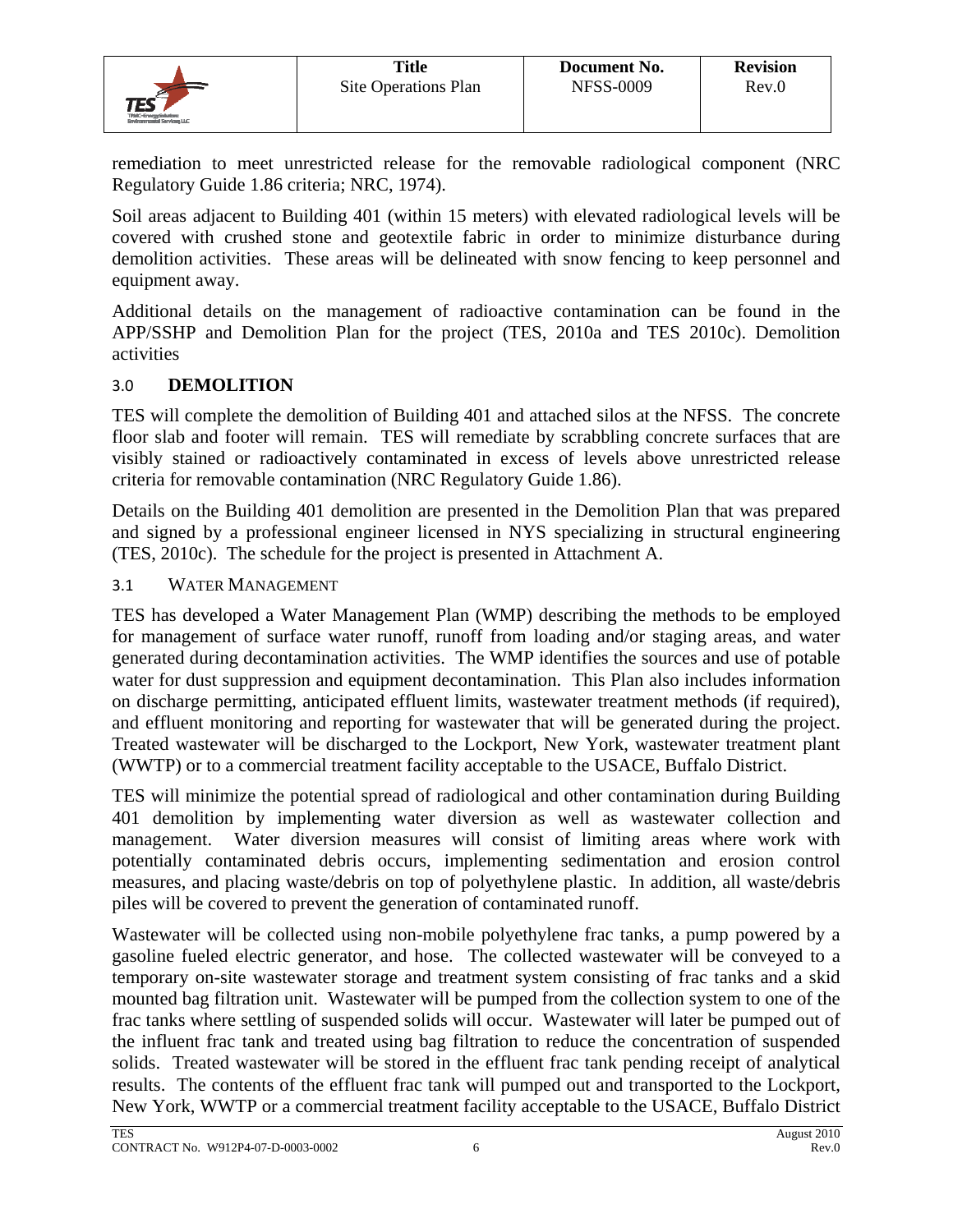

for discharge, following receipt of monitoring results confirming that radiological effluent limits have been met.

Additional details on waste management can be found in water management section of the Waste Management Plan (TES, 2010e). Additional details on sample collection and analysis are contained in the project SAP (TES, 2010d).

### 3.2 DUST CONTROL METHODS

Dust control measures will be implemented during demolition to prevent spreading any contamination as well as maintaining the particulate level at the permissible exposure level (PEL) specified in 29 CFR 1926.55. The dust control program will consist of both dust suppression measures and continuous ambient air monitoring to verify the success of dust suppression. Dust controls to be implemented during the project are summarized below; a detailed description of the dust control program is included in the Demolition Plan (TES, 2010c) and the APP/SSHP (TES, 2010a) for the project.

Conventional methods will be used to suppress dust generated during demolition, including:

- Wetting demolition equipment and active demolition areas as required
- Covering waste/debris piles
- Hauling wastes/debris leaving the site in covered or closed containers
- Keeping vehicles speeds below 10 miles per hour on unpaved surfaces
- Applying a water spray during waste/debris handling and to unpaved vehicle access routes at the site, as required.

A spray nozzle and pump system will be used to suppress fugitive dust while preventing overly wet conditions, avoiding ponding and runoff, and conserving water. Potable water for dust suppression will be obtained from a nearby fire hydrant and managed as discussed in Section 3.1.

Project activities that could potentially cause the release of dust, such as building demolition, waste/debris piles, loading wastes/debris, transport of waste/debris, will be monitored for dust particulates and radioactivity in accordance with procedures described in the APP/SSHP for the project (TES, 2010a).

### 3.3 WASTE MANAGEMENT, TRANSPORTATION, AND DISPOSAL

Waste streams generated during this demolition project may include radiologically contaminated materials, regulated hazardous waste (RCRA, TSCA), mixed wastes (which contain both hazardous waste and radiological contamination, and uncontaminated materials). These wastes will include:

- Asbestos containing wastes
- Lead paint abatement wastes
- Universal wastes (fluorescent light bulbs, ballasts, batteries)
- TSCA wastes (PCB containing capacitors and other electrical equipment)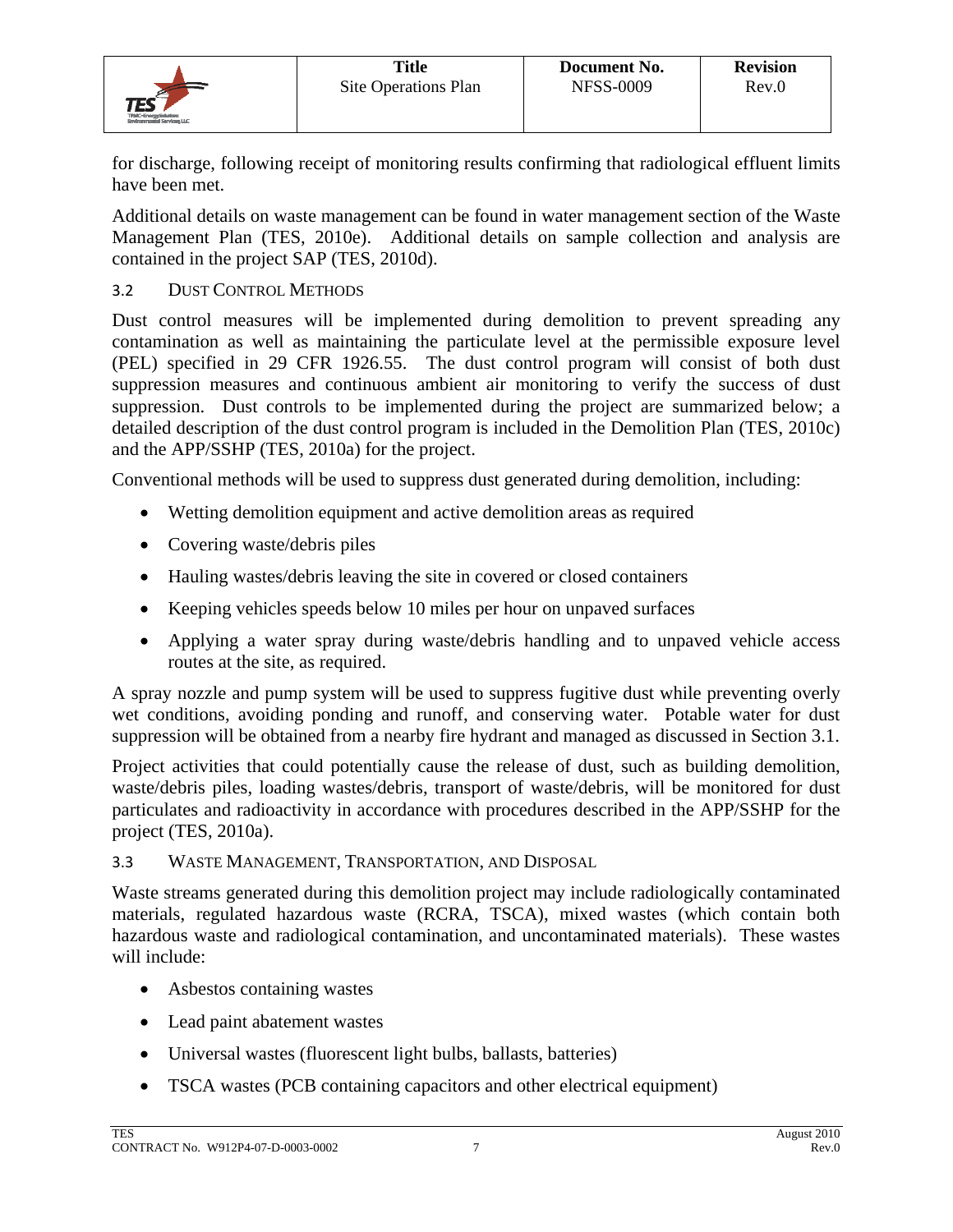

- Animal and bird wastes (carcasses, feces)
- Radiologically contaminated building debris
- Uncontaminated building debris
- Scrap metal

Due to the nature of the project, debris will initially be considered to be contaminated; therefore, exposure to crew members will be limited and/or prevented. TES will preferentially live load wastes, but have provisions for stockpiling wastes, if necessary. Waste containers will be surveyed for radiological contamination after they are filled. Waste stockpiles will be covered daily with secured, sturdy covers, side slopes will be less than 2H:1V, and total height will be less than 10 feet. TES will survey the waste stockpiles for radiological contamination. TES will characterize the waste by obtaining representative samples of the material to be disposed of prior to building demolition, as described in the SAP for the project (TES, 2010d). Wastes that have been characterized will be packaged for transport and disposal off-site at an appropriate, permitted facility. Two of the disposal facilities that will be used, Modern Landfill and CWM's Model City facility, are adjacent to the NFSS.

Additional details on waste sampling and analysis are presented in the SAP for the project (TES, 2010d). Additional details on waste management are included in the Waste Management, Transportation, and Disposal Plan for the project (TES, 2010e).

3.4 SAFETY

TES is committed to the safety and health of our employees and subcontractors and has developed a Corporate Environmental, Safety, and Health Program (CESHP). TES believes that our people are the company's most important assets and strives to provide them a safe and healthful work environment. By becoming actively involved in safety and health matters through implementation of our CESHP that includes employee communication, education, awareness, and involvement; TES will achieve its goals of reducing injury and illnesses and creating a safe and healthful work environment for all staff. TES reinforces the following to our employees; their responsibility to work safely and productively, being aware of and reporting hazards in their jobs and following recognized safe work practices, including the use of PPE.

TES has developed an APP/SSHP in accordance with the requirements located in USACE EM 385-1-1, 15 September 2008, "Safety and Health Requirements Manual", Section 11.3 of the MARC Descriptions and Specifications, and the requirements of the Statement of Work (SOW) W912P4-10-R-0000 for the project (TES, 2010a). The APP/SSHP was prepared specifically for this project and describes who will have each of the specific responsibilities and how and when each of the applicable requirements will be performed.

TES will have a site safety and health officer (SSHO) and health physics (HP) technical support on-site at all times during field activities, commencing with mobilization and ending with demobilization. The HP technician will provide continuous monitoring of all debris for possible radioactive contamination during demolition activities.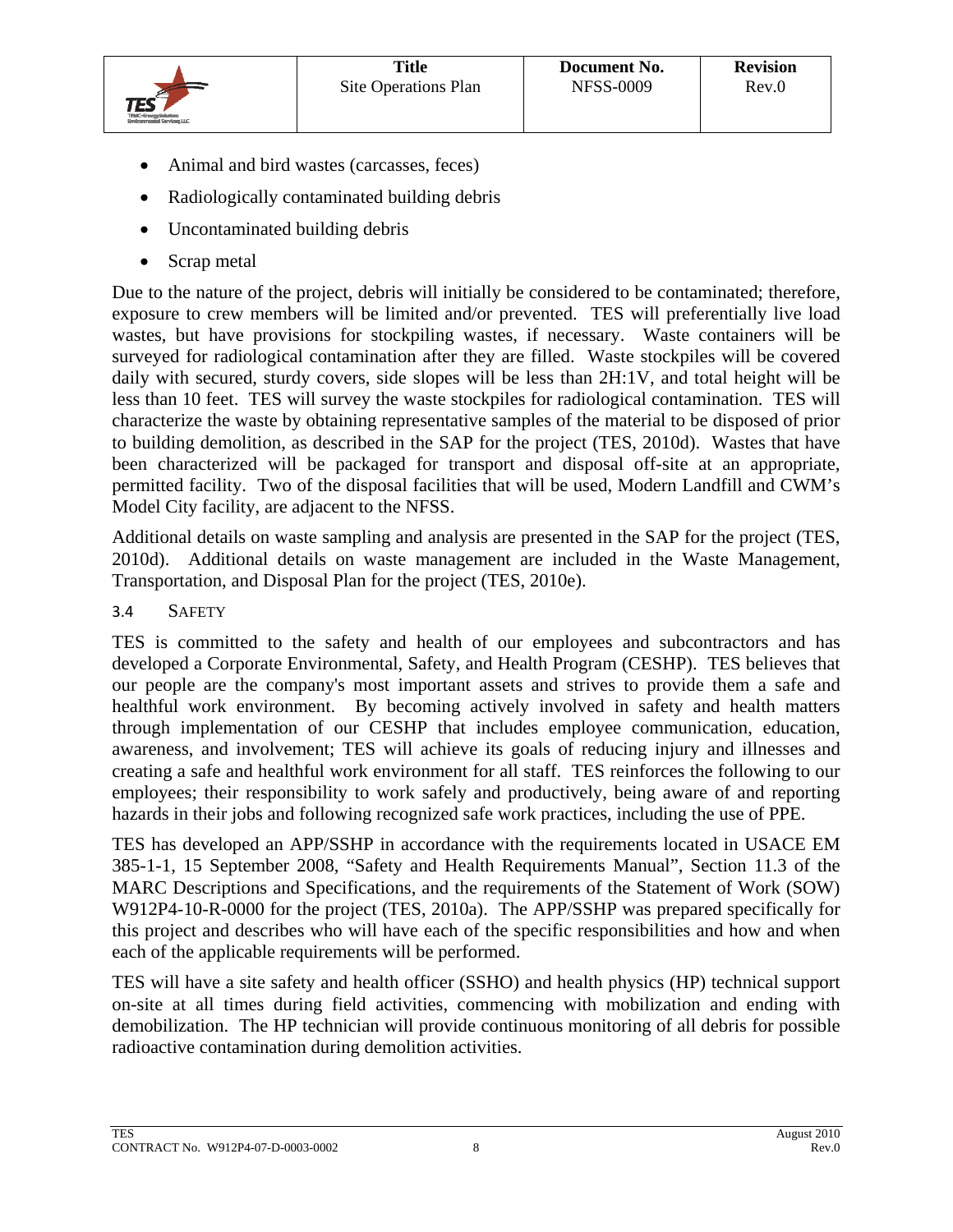

### 3.5 COMMUNICATIONS

It is understood that communication throughout the project is imperative to the successful completion of the Building 401 demolition work. TES will work with all parties involved so that communication is possible at anytime with the site. Table 3-1 is the contact information for key project personnel.

The TES project manager will provide weekly updates via telephone or email to the USACE, COR. TES will use the web-based Resident Management System for Windows (RMS) for timely communications as outlined in the Quality Control Plan (QCP) (TES, 2010b).

### *3.5.1 Lines of Authority*

TES is the prime contractor who has retained DEMCO to perform the asbestos abatement and demolition task. The DEMCO Building Demolition Site Supervisor will report directly to the TES Project Manger (PM). The TES PM will keep USACE and TES management current with the project progress.

### *3.5.2 Record Keeping*

TES will maintain a field logbook that will document all field activities. Logbook entries will be complete and accurate enough to permit reconstruction of all field activities. All entries will be legible, written in black ink, and signed by the individual making the entry. The PM will be responsible for maintaining the logbook.

The following will be recorded on a daily basis and reported daily to TES:

- Log of the dates and times that site work takes place
- Personnel on-site
- Weather conditions
- Monitoring performed
- Equipment used
- Description of the demolition work each day
- Estimate of the material stockpiled each day.
- Waste/debris samples collected and sent for laboratory analysis
- Waste packaging methods and types of wastes packaged
- Record of waste/debris transported off-site for disposal
- Description of any accidents or spills which occur and a description of corrective measures taken

Any corrections within the logbook will be made by placing a single line through items to be corrected. The author's initials and date will be placed adjacent to the lined out information.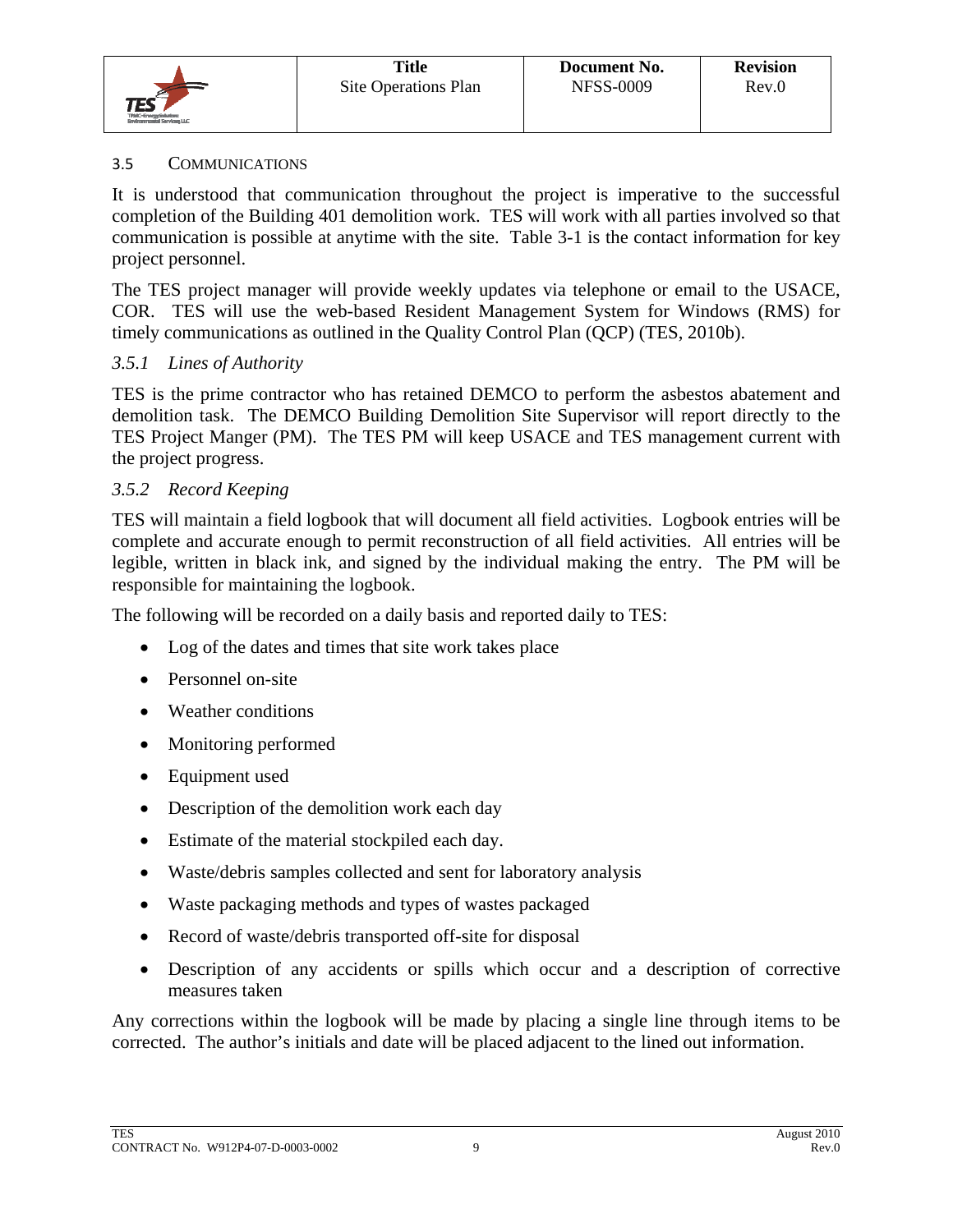TES will submit daily reports through the Quality Control System (QCS). Information provided in these reports will include, but not limited to the following:

- Contractor/subcontractors and their areas of responsibility
- Operating equipment
- Work performed
- Test or control activities performed
- Submittals reviewed
- Job safety evaluations
- Contractor's verification statement

Additional details on the quality management for this project are located in the QCP (TES, 2010b).

### *3.5.4 Meetings*

To ensure that lines of communication are open between all participating parties, the following meetings will be held during the active field work portion of the Building 401 demolition project.

- **Daily Coordination Meeting** Supervisory personnel involved with demolition activities, water and waste management will meet to coordinate activities.
- **Weekly Coordination Meeting** Each week at a designated time in the Building 401 site field office trailer with USACE personnel. TES will prepare an agenda and submit minutes of each meeting to USACE. The meeting minutes will indicate personnel in attendance, summarize issues discussed, and list action items to be completed.
- **Monthly Coordination Meeting**  TES will attend monthly coordination meetings with the USACE, Buffalo District Project Manger. The meetings will be to review the planned QCS progress payment data submission for errors and omissions.

### *3.5.5 Community Relations*

TES will not communicate any information on the project to any outside entity. All inquiries received from outside sources will be referred to the USACE, Buffalo District Public Affairs Office for a response.

### 4.0 **POST DEMOLITION ACTIVITIES**

### 4.1 CLEANUP

TES will remove all debris/waste from the project site. The debris/waste will be sent to the appropriate landfill (radiological impacted debris – Energy*Solutions'* Clive landfill; RCRA/universal wastes – CWM's Model City Landfill; Asbestos wastes – Modern Landfill; C&D wastes – Modern Landfill; solid wastes - Modern Landfill). Scrap metal for recycling will be sent to Niagara Metals, LLC. After all wastes have been removed, and depending on the weather, TES will remove all temporary facilities and structures, and dismantle and properly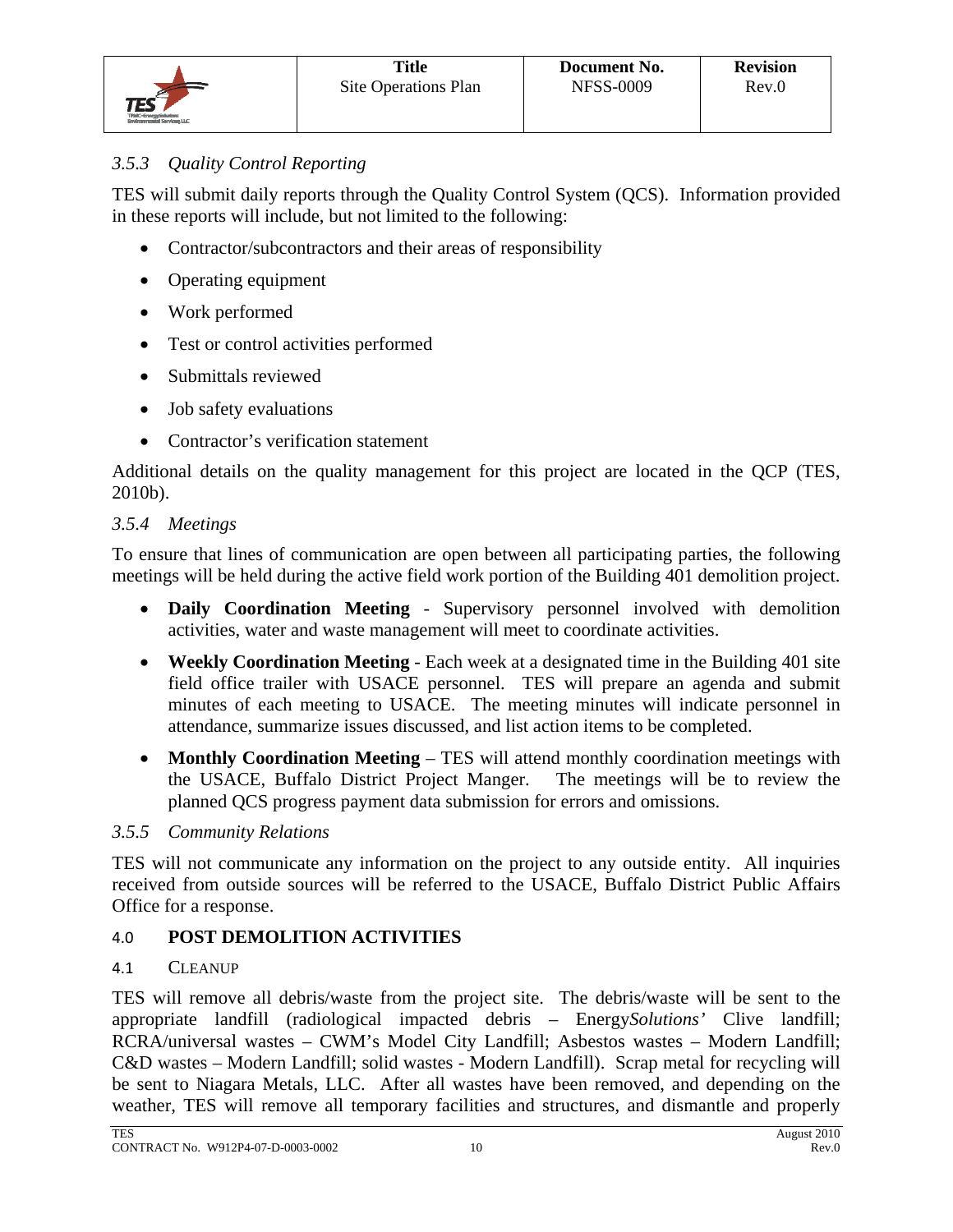

dispose of erosion and sediment control facilities. TES will maintain temporary facilities and structures for equipment/supplies storage during the winter months if the field work has not been completed.

Additional details on waste management procedures are presented in the Waste Management, Transportation, and Disposal Plan for the project (TES, 2010e).

Equipment/supplies that entered a radiological area will be surveyed and decontaminated, as necessary. Survey forms, records, procedures, and results will be available for USACE quality assurance (QA) audits and inspections prior to decontaminated equipment/supplies release from the site. The equipment/supplies will also be available for QA radiological survey by the USACE.

### 4.2 POST-CONSTRUCTION RADIOLOGICAL SURVEY

TES will perform a post-construction radiological survey of the Building 401 slab surface and the surrounding work areas (survey limit will be 15 meters outside of the actual work areas). The survey will be performed by health physics personnel as outlined in the Sampling and Analysis Plan (TES, 2010d). The results will be compared to the pre-construction radiological survey and NRC Regulatory 1.86 removable radiological component as set forth in the Quality Assurance Project Plan.

### 4.3 SITE RESTORATION

Disturbed areas will be restored to pre-demolition condition at the completion of cleanup and radiological survey activities. TES will leave the snow fence surrounding the areas with elevated radiological levels. TES will obtain video/photographic documentation of site conditions after site restoration activities are complete.

### 4.4 DEMOBILIZATION PLAN

Demobilization will begin once structural demolition and sorting, packaging, and transportation of all demolition debris and waste has been completed. Demobilization consists of several major tasks to be completed prior to vacating the work site. These major activities include:

- Completion of post-demolition radiological surveys
- Decontamination of Building 401 concrete slab to meet free release criteria for removable radioactive surface contamination
- Equipment decontamination
- Site restoration

Post demolition radiological surveys will first be performed on the remaining slab of the 401 building. These surveys will be used to determine the extent of the remaining contamination and to delineate the level of decontamination needed to achieve free-releasable status for removable surface contamination. A combination of scabbling and application of fixative may be used to complete this process depending on the findings of the slab survey. Special attention will be given to discolored areas or those areas that have been pre-identified as having elevated radiological contamination. Confirmatory surveying will be completed to verify that all appropriate conditions have been met for free-release. Surveys will also be conducted around the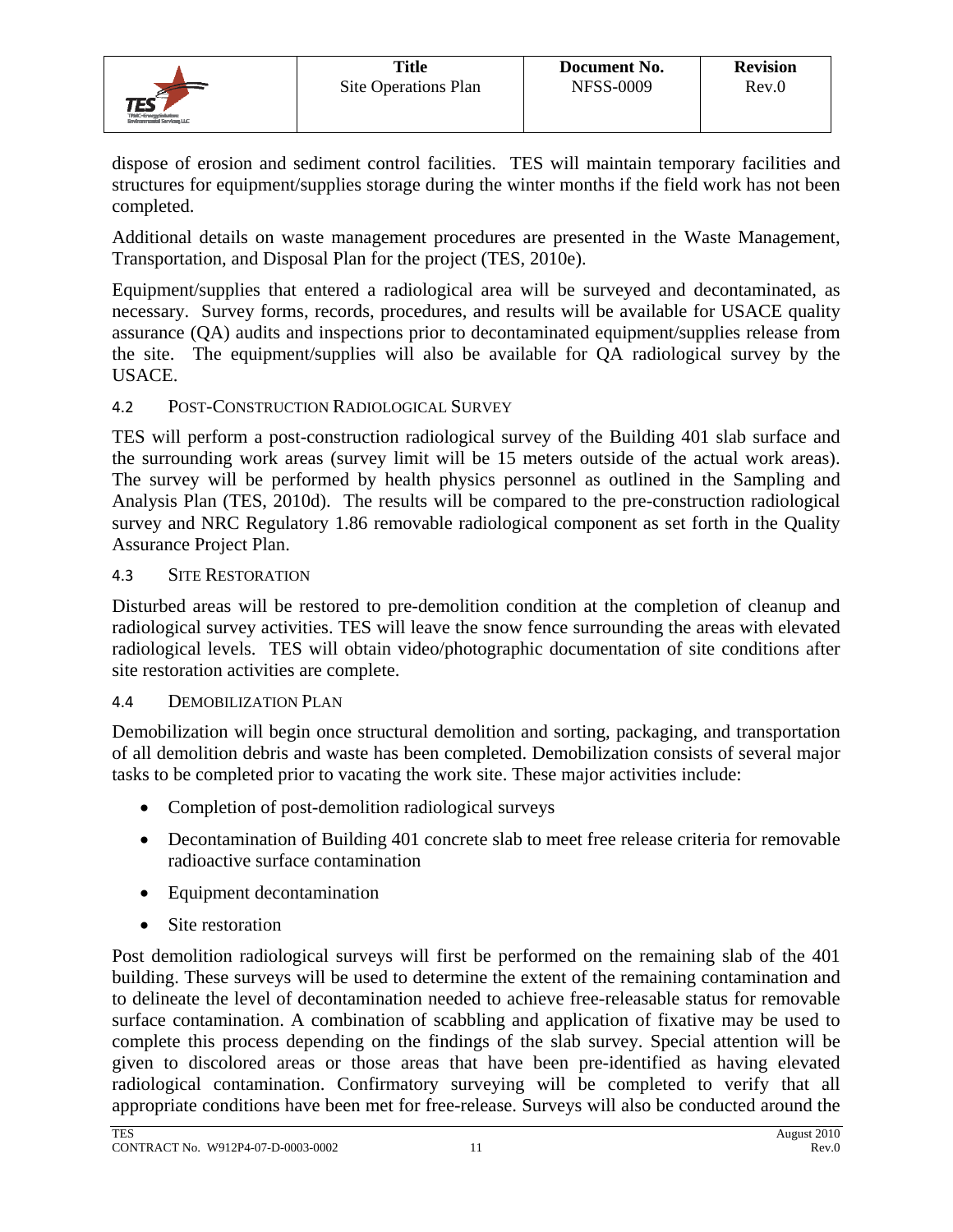

perimeter of the work area to a distance of 15m to confirm that no additional contamination was tracked outside of the building footprint beyond those levels measured for existing contamination during the initial radiological surveys performed prior to demolition commencement.

Equipment will be surveyed out of the work area and transported to the pre-existing decontamination slab located within the NFSS site. All demolition requiring decontamination, as a result of surveys will be cleaned at this location. All decontamination liquid generated as a result of this effort will be collected in 500 gal polycarbonate frac-tanks, sampled, and disposed of in accordance with all applicable local, state, and federal regulations.

Once equipment has been cleaned, resurveyed, and cleared off of the site, demobilization will begin in conjunction with any site restoration that is required. Any damage that may have occurred as a result of demolition activities will be repaired and the site will be generally restored to pre-demolition status as required.

Once demobilization is complete, TES will generate a project close-out report for acceptance by the Buffalo USACE.

### 4.5 PROJECT COMPLETION REPORT

At the end of the project, TES will prepare and submit a final narrative completion report summarizing all activities associated with the demolition of Building 401. The completion report will include all project records, including lower-tier subcontractor(s) records, in accordance with all applicable codes, standards, and regulations. The completion report will also include all survey, characterization, and sampling and analysis results. The report will be submitted in loose-leaf binders that are labeled and indexed. Five copies will be provided. In addition to the project completion report, all project documents/records and work plans will be submitted on CD-ROM in electronic Adobe format.

### 5.0 **PROJECT ORGANIZATION**

### 5.1 KEY PROJECT PERSONNEL

The following key personnel will be involved in this project:

- **Program Manager** is the Program Manager. His role is to facilitate the project via upper-level programmatic support.
- **Project Manager (PM)** will be the Project Manager (PM). The PM will oversee the day-to-day activities on the project and shall be responsible for the development and implementation of the project, and to ensure that it is safely and satisfactorily completed in accordance with all applicable requirements. The PM is also responsible for the daily updates to the Quality Control System (QCS). He shall exercise stop work and shutdown authority when deemed necessary to ensure the safety of workers, the public, and the environment
- Building Demolition Site Supervisor will be the Building Demolition Site Supervisor. He will be responsible for the day-to-day demolition operations, ensuring that they adhere to all plans and procedures. He will advise the PM on all matters pertaining to demolition progress and completion.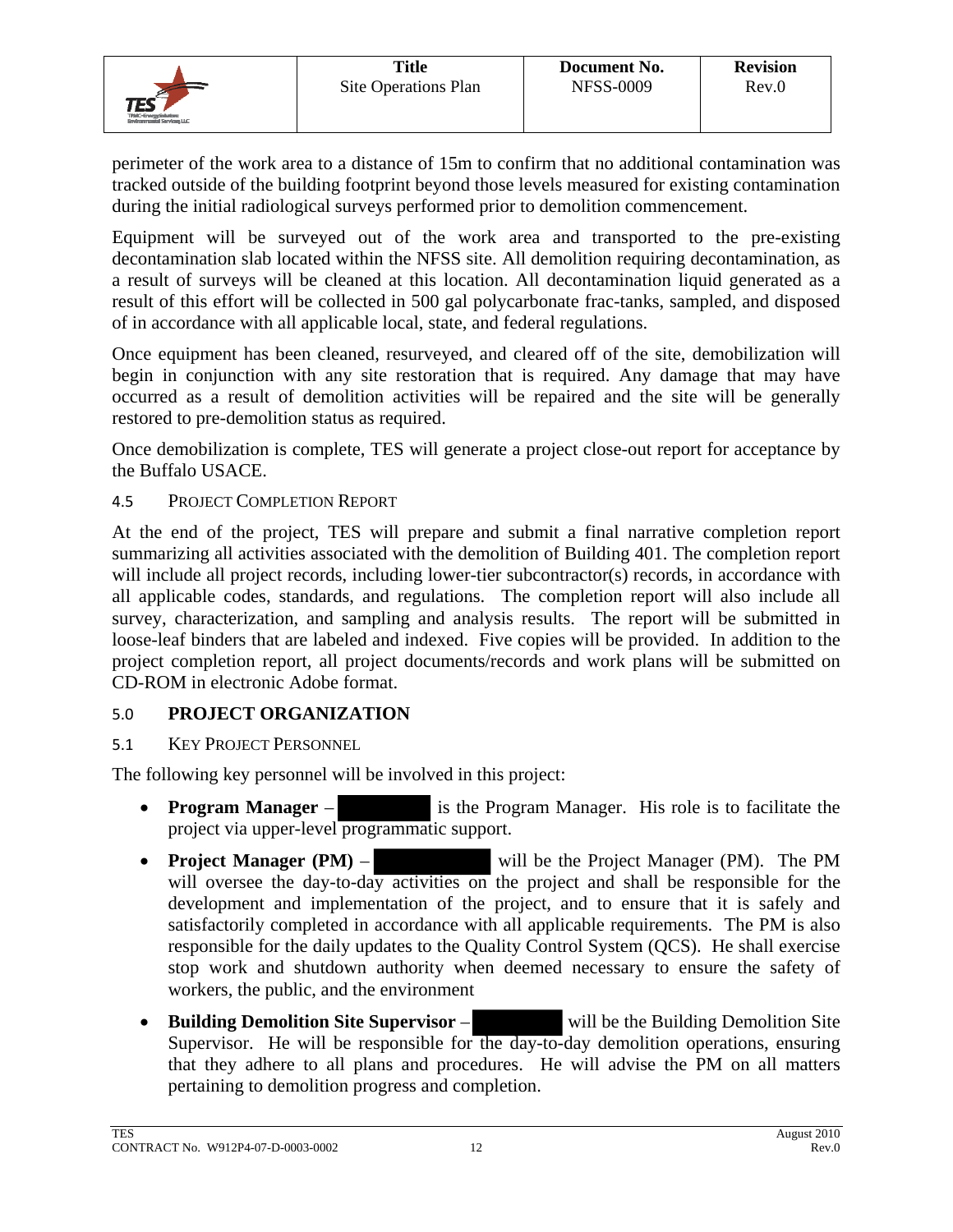- **Site Safety and Health Officer (SSHO)** will be the SSHO. The SSHO is overall responsible for health, environmental, and safety procedures to be followed on the project in compliance with the TES Corporate Environmental, Safety, and Health and Safety Program and the project APP/SSHP. He will be on-site at all times when work is being performed.
- **Radiological Control Manager** (RCM) will be the RCM for the project. He is responsible for oversight and review of all radiological activities and data. The RCM has the authority to direct such work, stop work (and restart based on consultation with the PM), and to take appropriate actions, as required, to address radiological emergency situations.
- **Contractor Quality Control Manager (CQCM)** will be the project CQCM. The CQCM is responsible for maintaining the project *QA/QC* in accordance with the requirements of SAP and appropriate management guidance. This individual will be responsible for participating in the project field activity readiness review, approving variances during field activities before work continues, approving, evaluating, and documenting the disposition of Nonconformance Reports (NCRs), overseeing and approving any required project training, and designing audit/surveillance plans followed by supervision of these activities. The CQCM reports directly to the PM.

Figure 5-1 shows the project organization chart. Resumes of the key project personnel are included in QCP (TES, 2010b).

5.2 PROJECT LABOR

TES's labor policies meet all the requirements of its contract number W912P4-07-D-0003-0002 with the USACE. TES will use professional personnel from its member companies, TPMC and ES, each of which manages its personnel in accordance with its company practices and policies. Subcontractors will manage their personnel in accordance with their company policies

TES will use union labor for all craft labor positions on this project.

All site workers will have Radiation Protection training meeting 10 CFR 19 and 20 requirements and the OSHA 40-hour HAZWOPER training. In addition, site workers will have passed HTRW physicals prior to arriving at the site. Additional details on the TES Health and Safety policy is found in the APP/SSHP for the project (TES, 2010a).

### 5.3 SUBCONTRACTORS

The subcontractor services anticipated for this project are:

- ACM waste disposal Modern Landfill
- Asbestos survey Fifty-Six, Inc.
- Asbestos abatement DEMCO, Inc.
- Building demolition DEMCO, Inc.
- Laboratory services Test America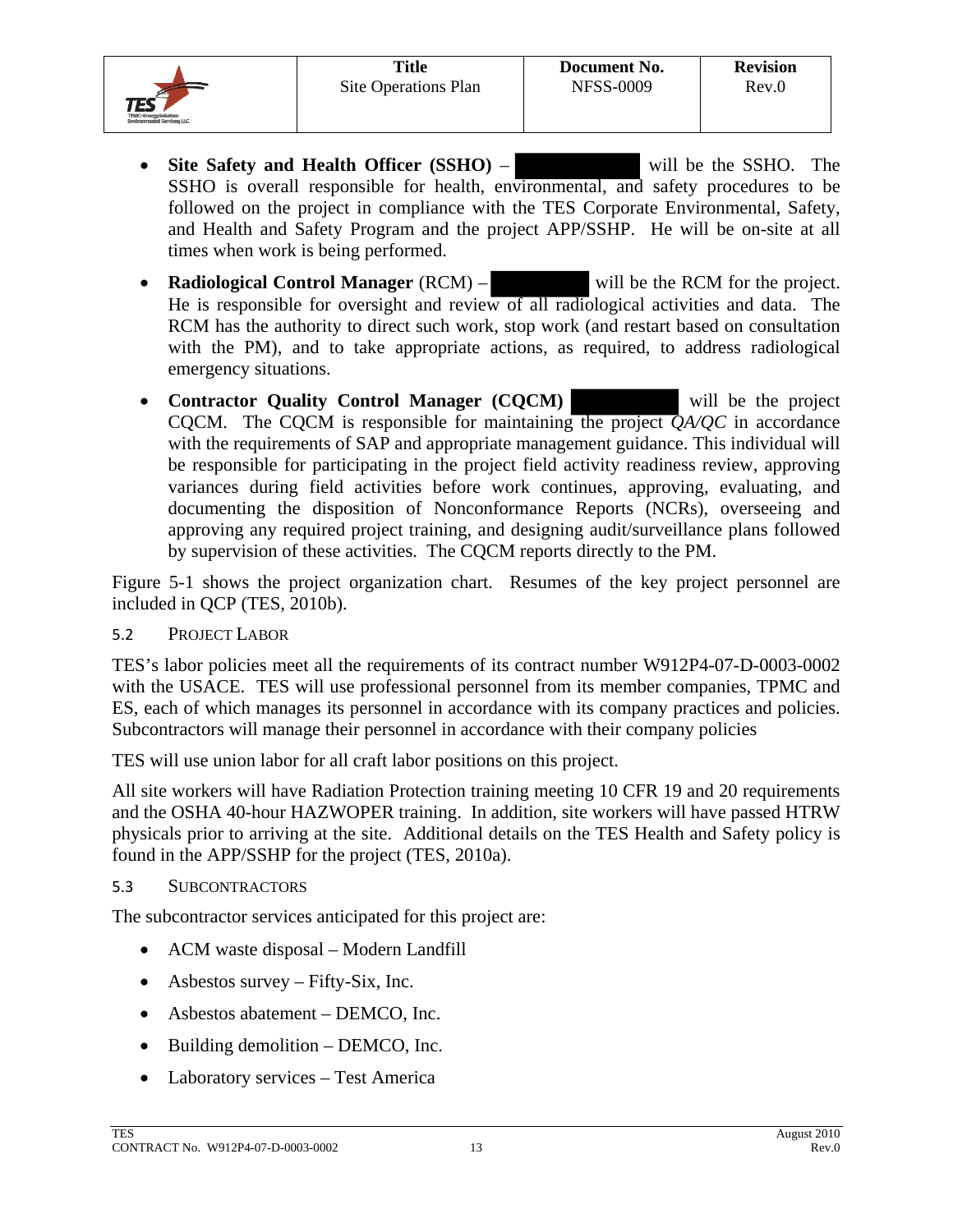

- RCRA waste disposal Chemical Waste Management, Inc.
- Security Wackenhut
- Solid waste disposal Modern Landfill
- Scrap metal processing and recycling Niagara Metals, LLC
- Subsurface utility location/markout GPR Services, Inc.

The site supervisor will supervise subcontractors, verifying qualifications and use of properly operating equipment. The site superintendent will also direct the activities of the subcontractors, including work stoppage and/or taking appropriate emergency actions.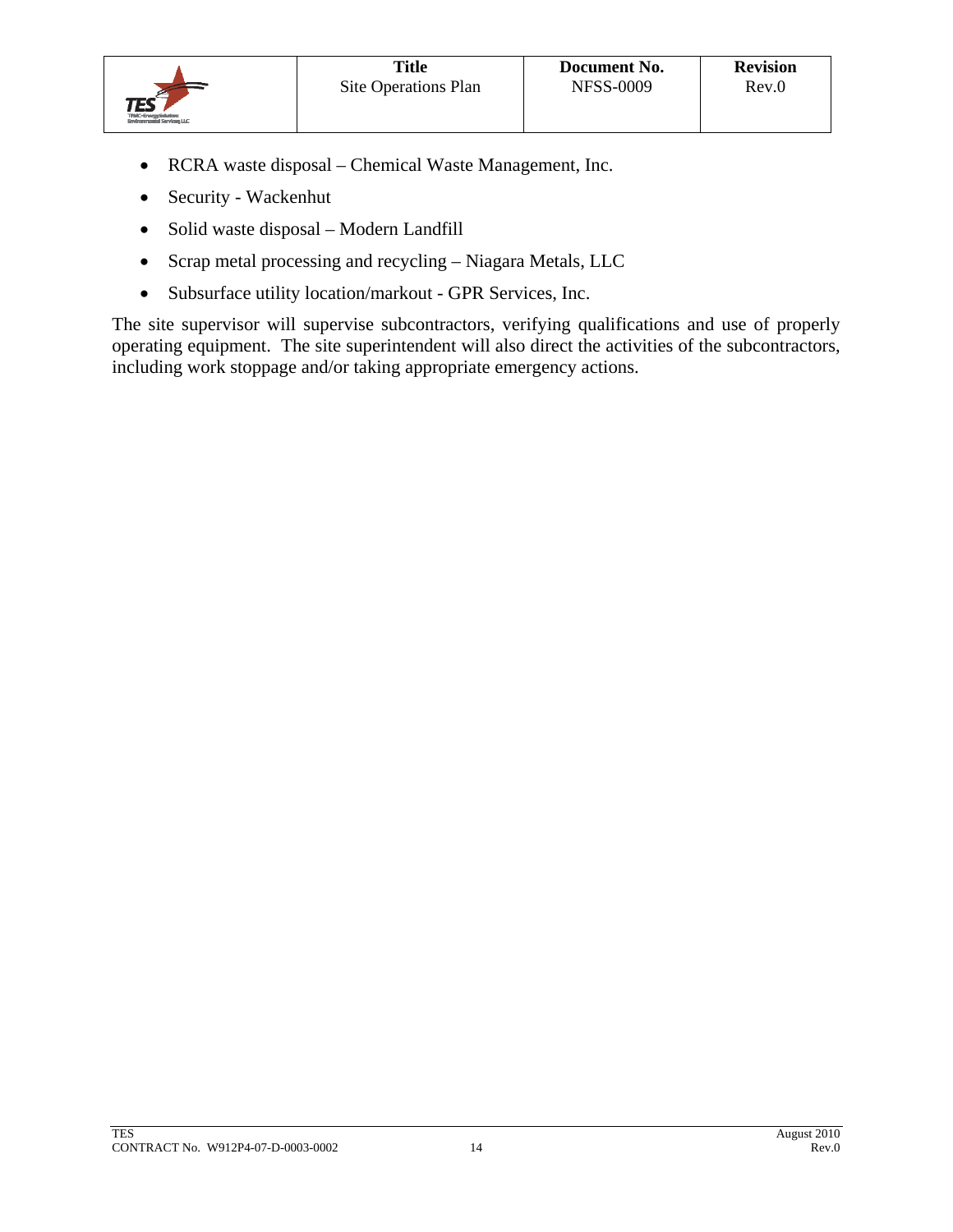

#### 5.4PROJECT CONTACT LIST

The following table exhibits contact information for all personnel holding key roles on the NFSS Building 401 Demolition Project.

#### **Table 1 ‐ Project Personnel Contact Information**

| Name | <b>Project Role</b>    | Company      | <b>Work Phone</b> | <b>Cell Phone</b> | Email | Location       |
|------|------------------------|--------------|-------------------|-------------------|-------|----------------|
|      | <b>ESH Manager</b>     | <b>TPMC</b>  |                   |                   |       | Los Alamos, NM |
|      | CQCM                   | <b>TPMC</b>  |                   |                   |       |                |
|      | CHP                    | ES           |                   |                   |       | Oak Ridge, TN  |
|      | Waste Management       | ES           |                   |                   |       | Oak Ridge, TN  |
|      | Transportation         | <b>ES</b>    |                   |                   |       | Oak Ridge, TN  |
|      | Project Manager        | ES           |                   |                   |       | Oak Ridge      |
|      | Contracts              | <b>ES</b>    |                   |                   |       | Oak Ridge      |
|      | <b>Site Operations</b> | <b>TPMC</b>  |                   |                   |       | Exton, PA      |
|      | Program Manager        | <b>ES</b>    |                   |                   |       | Oak Ridge, TN  |
|      | Program Manager        | <b>TPMC</b>  |                   |                   |       | Exton, PA      |
|      | Site Supervisor        | DEMCO        |                   |                   |       |                |
|      | SSHO                   | <b>DEMCO</b> |                   |                   |       |                |
|      | Safety and Health      | <b>DEMCO</b> |                   |                   |       |                |
|      | Demolition             | DEMCO        |                   |                   |       |                |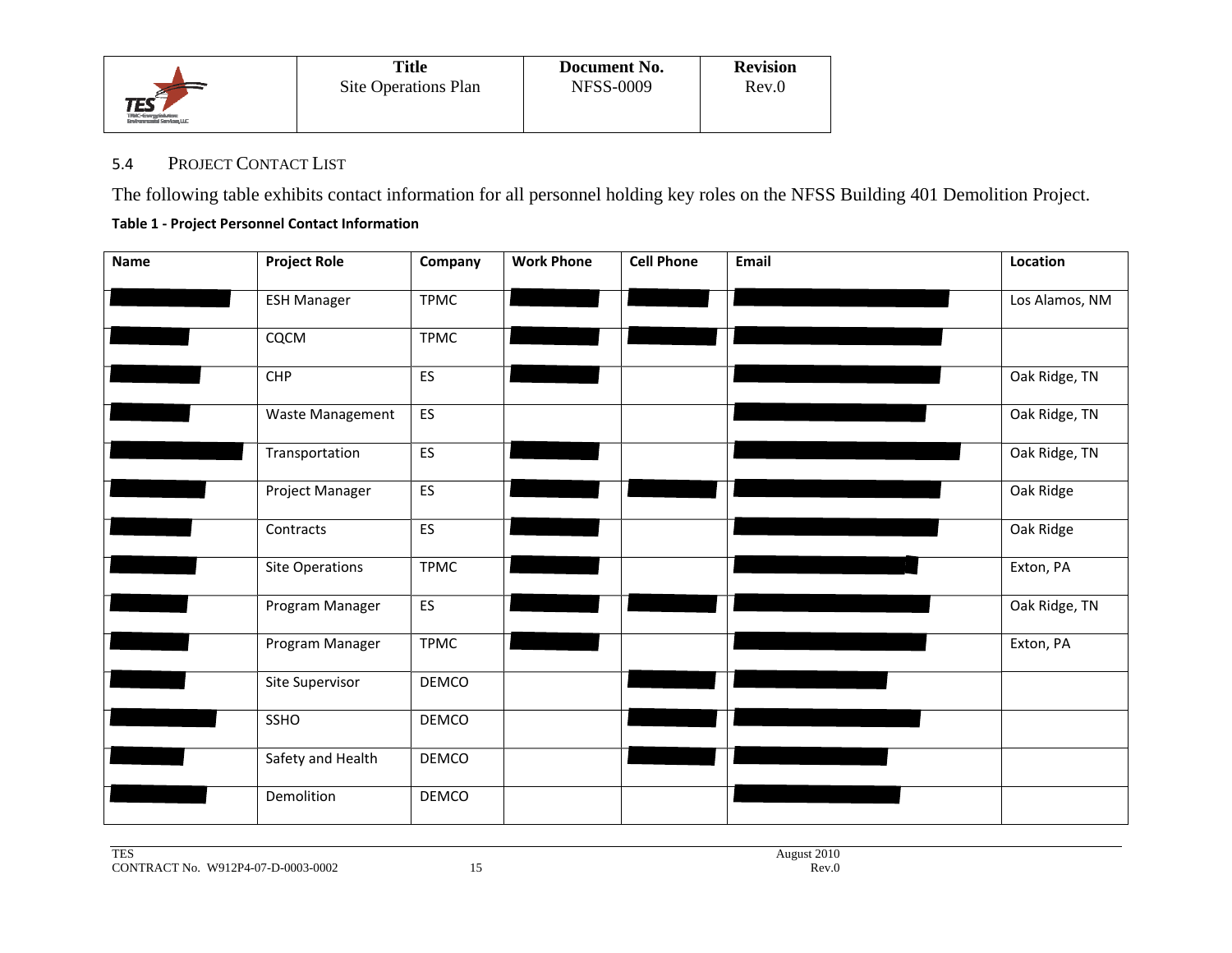

#### 6.0 **SCHEDULE**

The project resource loaded schedule will be updated weekly and provided to USACE weekly at the Weekly Coordination Meeting. The schedule anticipates initiating field activities during September 2010, completing demolition activities by December 2010, completing all field activities in March 2011, and submitting the Final Project Report in April 2011.

The project field activities will operate during daylight hours on normal workdays. At the PM's discretion, work may be necessary on weekends and holidays to meet the project schedule, or to take advantage of favorable weather. The USACE COR or designated representative will be notified at least 24 hours prior to planned weekend or holiday work.

#### 7.0 **REFERENCES**

NRC, 1974. *Regulatory Guide 1.86 – Termination of Operating Licenses for Nuclear Reactors.*  Published June 1974, Latest Evaluation September 2007.

TES, 2010a. *Accident Prevention Plan/Site Safety and Health Plan* for NFSS Building 401 Demolition, Contract Number W912P4-07-D-0003-0002. TES, May 2010.

TES, 2010b. *Quality Control Plan* for NFSS Building 401 Demolition, Contract Number W912P4-07-D-0003-0002. TES, May 2010.

TES, 2010c. *Demolition Plan* for NFSS Building 401 Demolition, Contract Number W912P4- 07-D-0003-0002. TES, May 2010.

TES, 2010d. *Sampling and Analysis Plan* for NFSS Building 401 Demolition, Contract Number W912P4-07-D-0003-0002. TES, May 2010.

TES, 2010e. *Waste Management, Transportation, and Disposal Plan* for NFSS Building 401 Demolition, Contract Number W912P4-07-D-0003-0002. TES, May 2010.

USACE, 2009a. *Scope of Work for Niagara Falls Storage Site Building 401 Demolition,* Lewiston, New York, October 2009. U.S. Army Corps of Engineers, Buffalo District.

USACE, 2009b. *Scoping Information for Niagara Falls Storage Site Building 401 Demolition,*  Niagara County, New York, September 2009. U.S. Army Corps of Engineers, Buffalo District.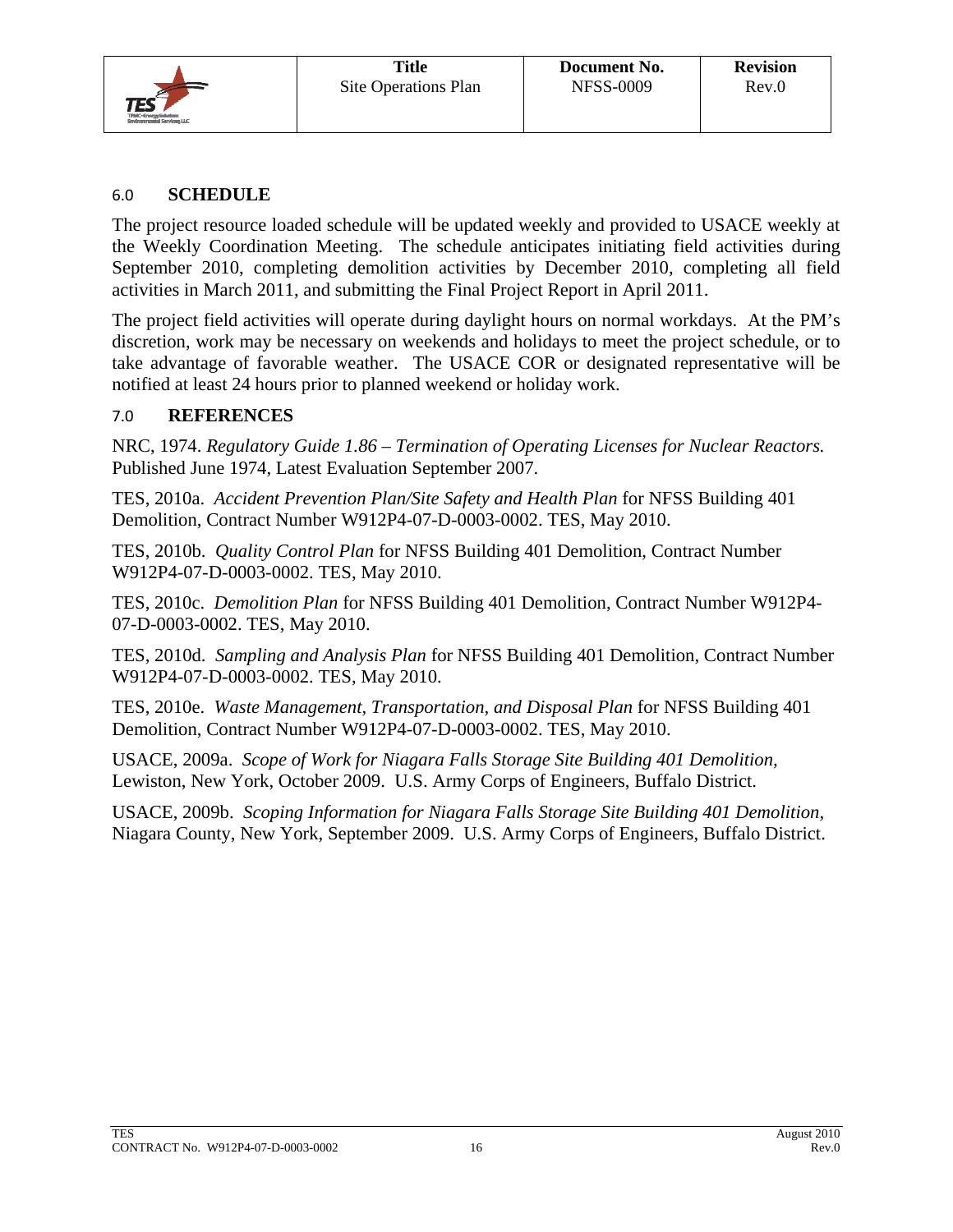|                                                                              | <b>Title</b>         | Document No.     | <b>Revision</b> |
|------------------------------------------------------------------------------|----------------------|------------------|-----------------|
| $\mathsf{TES}^{\leq}$<br>TPMC-Energyfinkeland<br>Environmental Services, LLC | Site Operations Plan | <b>NFSS-0009</b> | Rev.0           |

# **ATTACHMENTS**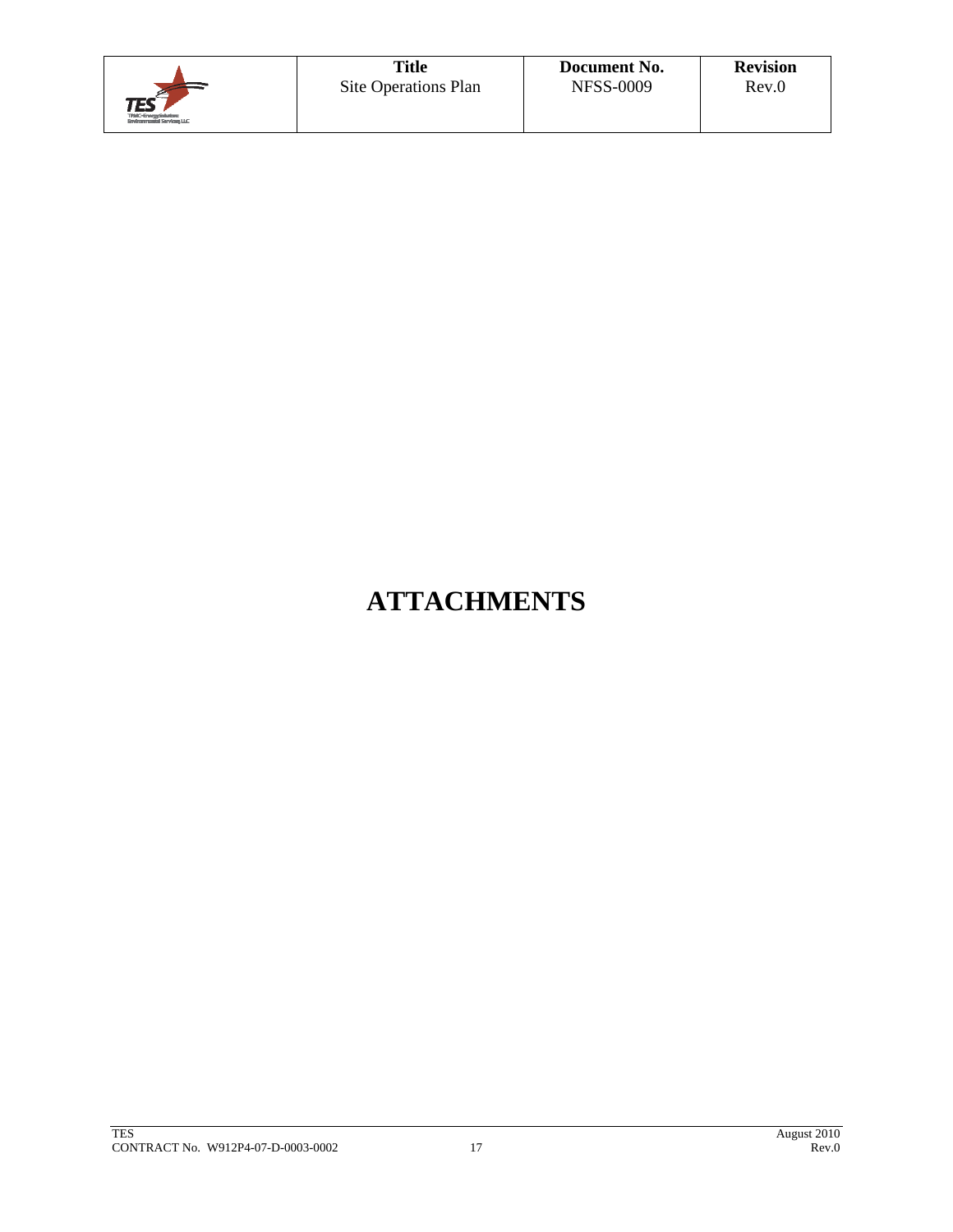|                                                                                     | <b>Title</b>         | Document No.     | <b>Revision</b> |
|-------------------------------------------------------------------------------------|----------------------|------------------|-----------------|
| $\mathsf{TES}^{\mathsf{SP}}$<br>TPMC-Energyfinkeland<br>Environmental Services, LLC | Site Operations Plan | <b>NFSS-0009</b> | Rev.0           |

#### **Figure 1 ‐ Niagara Falls Storage Site**

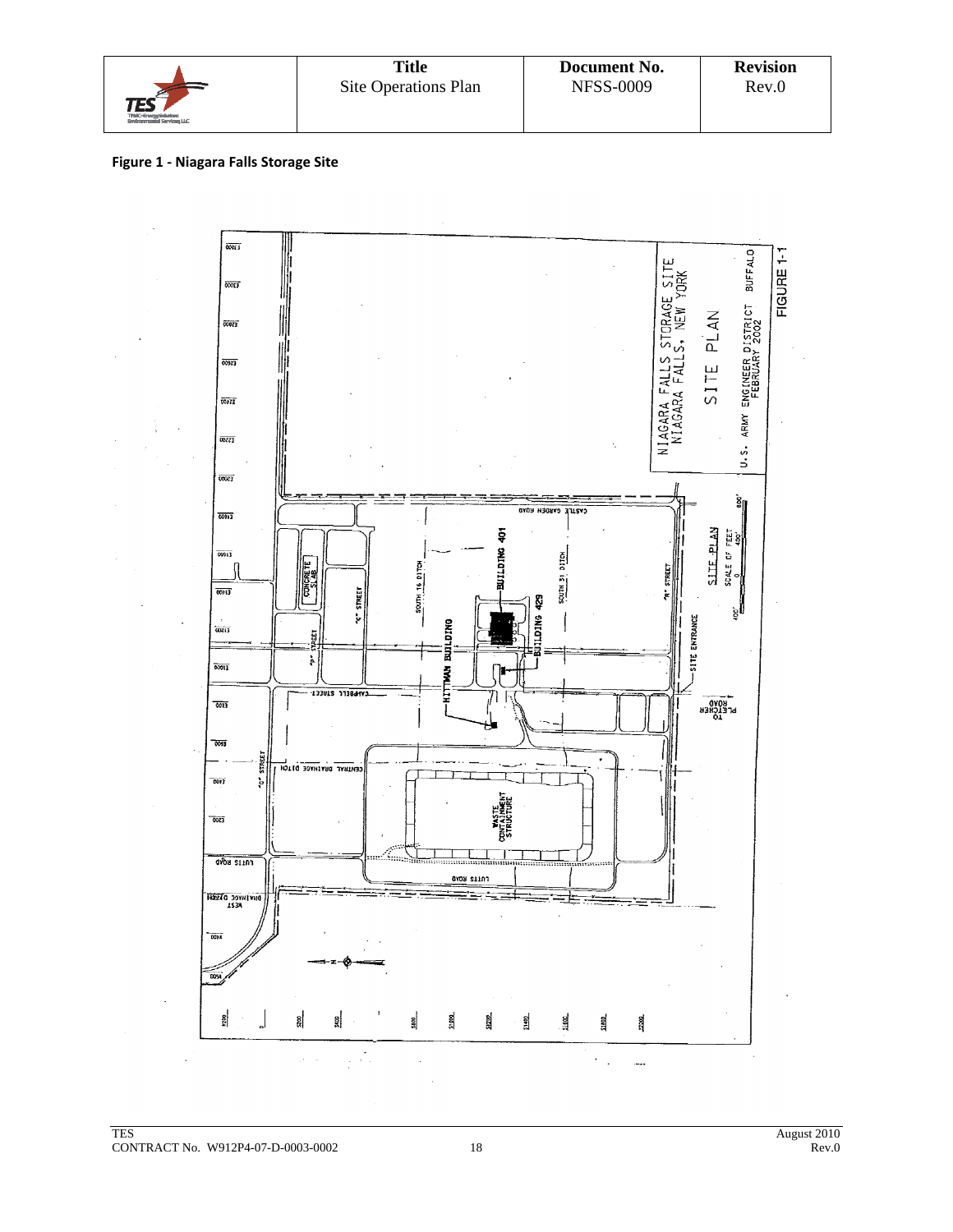|                                                                     | <b>Title</b>         | Document No.     | <b>Revision</b> |
|---------------------------------------------------------------------|----------------------|------------------|-----------------|
| $\text{TES}$<br>TPMC-Energyfinkeland<br>Environmental Services, LLC | Site Operations Plan | <b>NFSS-0009</b> | Rev.0           |



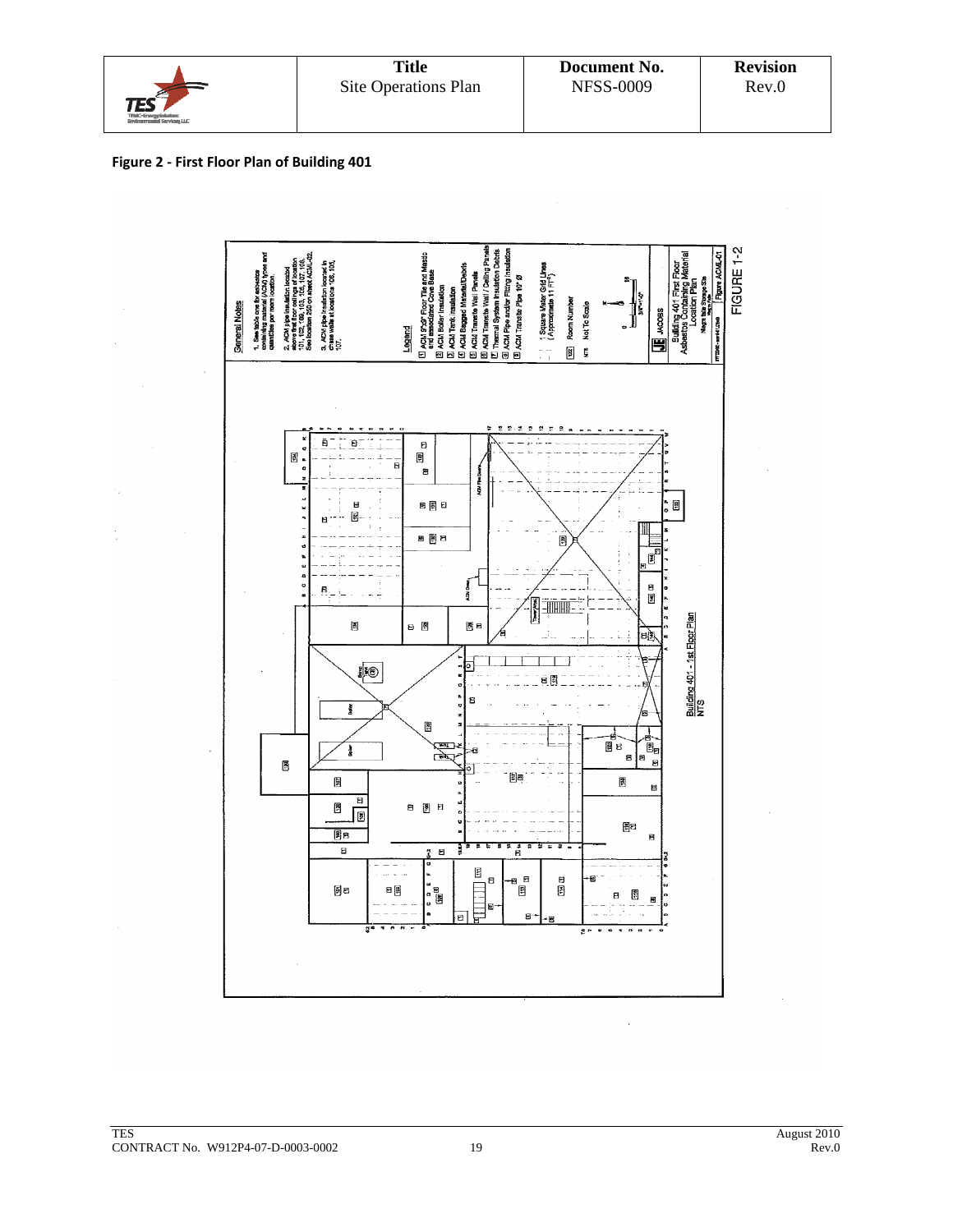|                                                                                | <b>Title</b>         | Document No.     | <b>Revision</b> |
|--------------------------------------------------------------------------------|----------------------|------------------|-----------------|
| <b>IES</b> <sup>e</sup><br>TPMC-Energyfinkeland<br>Environmental Services, LLC | Site Operations Plan | <b>NFSS-0009</b> | Rev.0           |

#### **Figure 3 ‐ 2nd Floor Plan of Building 401**

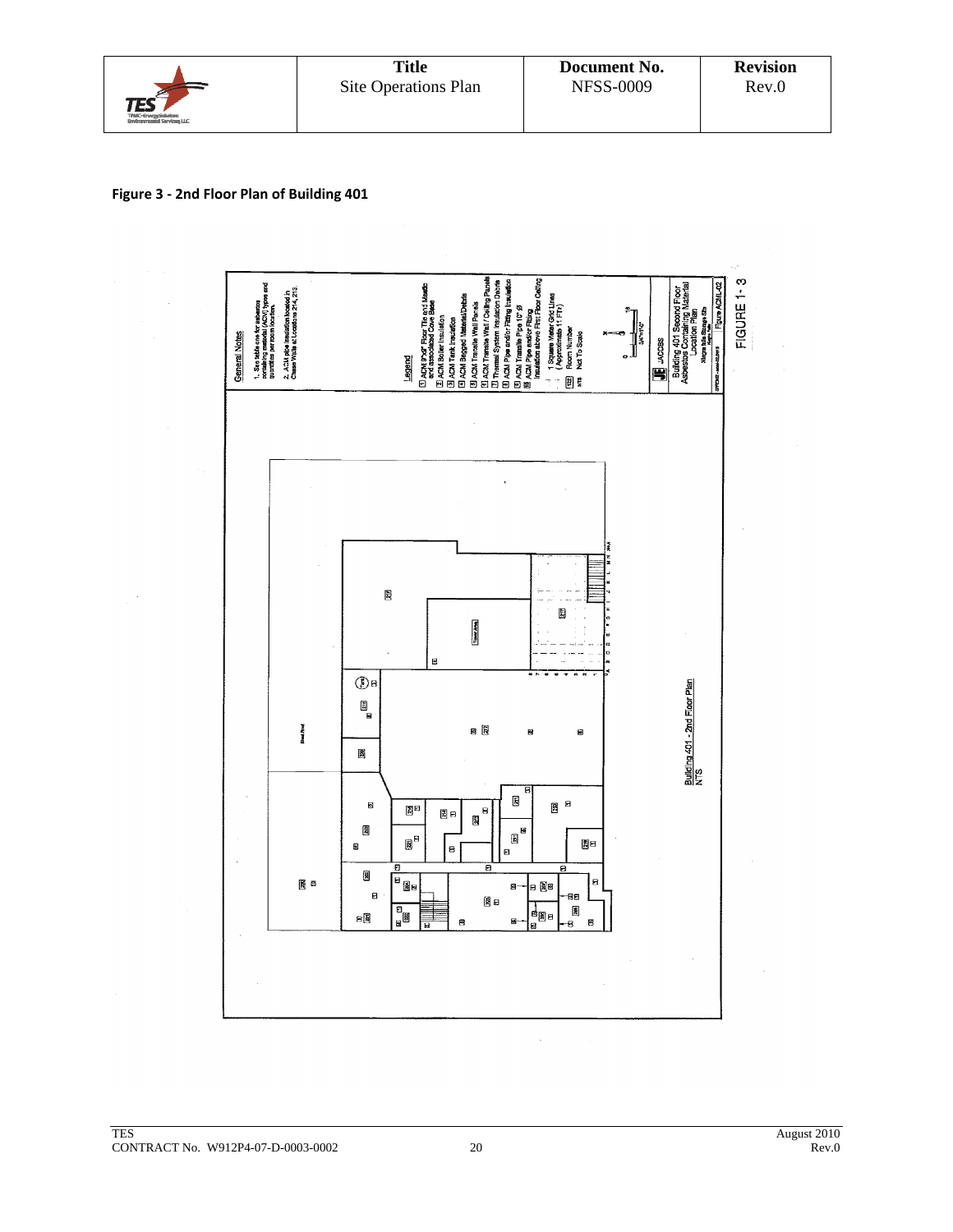|                                                                    | <b>Title</b>         | Document No.     | <b>Revision</b> |
|--------------------------------------------------------------------|----------------------|------------------|-----------------|
| <b>TES</b><br>TPMC-Energyfinhation:<br>Environmental Services, LLC | Site Operations Plan | <b>NFSS-0009</b> | Rev.0           |

#### **Figure 4 ‐ Site Layout**